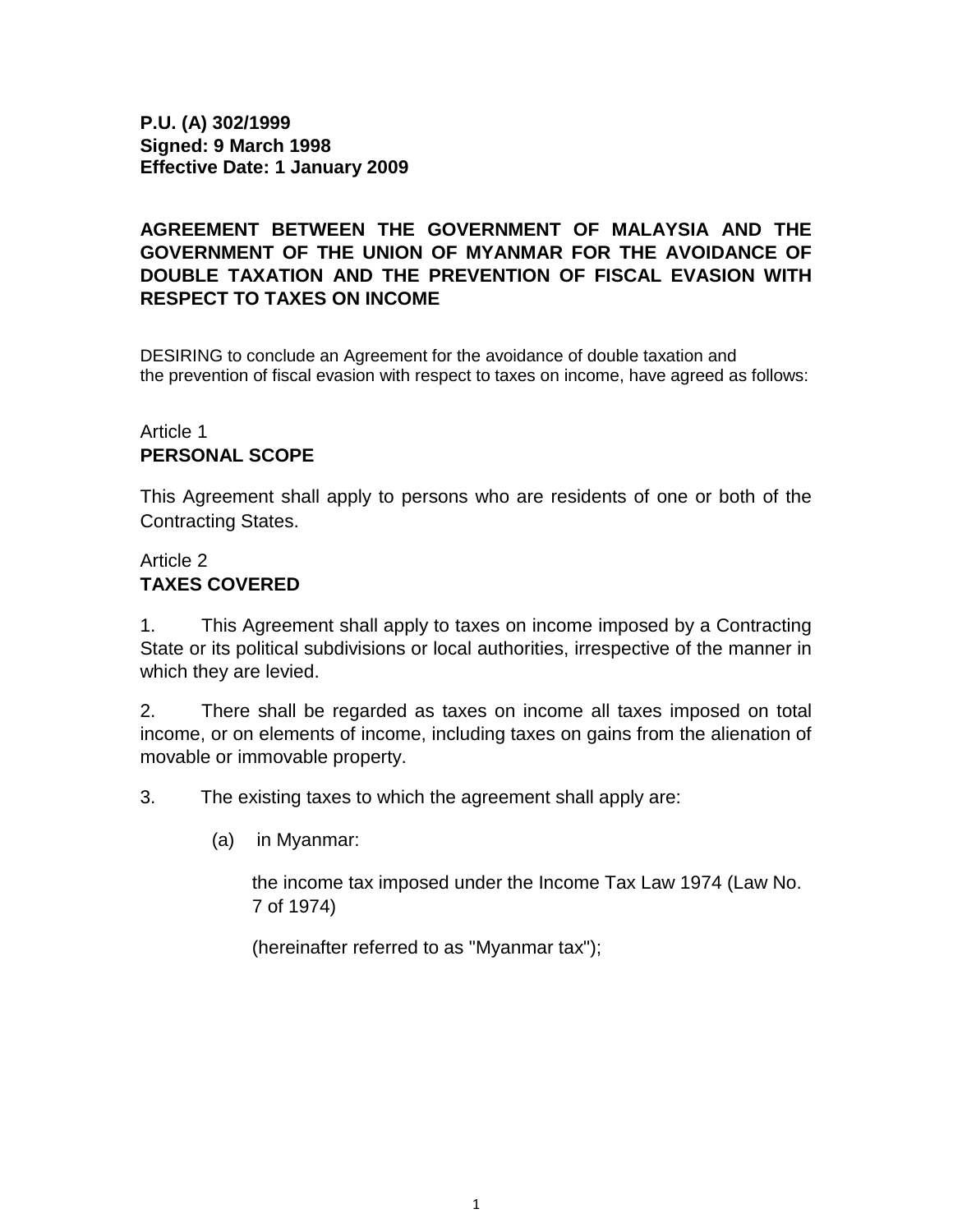- (b) in Malaysia:
	- (i) the income tax as imposed under the Income Tax Act 1967; and
	- (ii) the petroleum income tax as imposed under the Petroleum Income Tax Act 1967;

(hereinafter referred to as "Malaysian tax").

4. This Agreement shall also apply to any identical or substantially similar taxes on income which are imposed by either Contracting State after the date of signature of this Agreement in addition to, or in place of, the existing taxes referred to in this Article. The competent authorities of the Contracting States shall notify each other of any substantial changes which have been made in their respective taxation laws.

### Article 3 **GENERAL DEFINITIONS**

1. For the purposes of this Agreement, unless the context otherwise requires:

- (a) the term "Myanmar" means all the territories of the Union of Myanmar, including its territorial sea and any area beyond and adjacent to its territorial sea, which has been or may hereafter be designated under the laws of Myanmar in accordance with international law as fallen within Myanmar's sovereign rights regarding exploration and exploitation of the natural resources thereof;
- (b) the term "Malaysia" means the territories of the Federation of Malaysia, the territorial waters of Malaysia and the sea-bed and subsoil of the territorial waters, and includes any area extending beyond the limits of the territorial waters of Malaysia, and the seabed and subsoil of any such area, which has been or may hereafter be designated under the laws of Malaysia as in accordance with international law as an area over which Malaysia has sovereign rights for the purposes of exploring and exploiting the natural resources, whether living or non-living;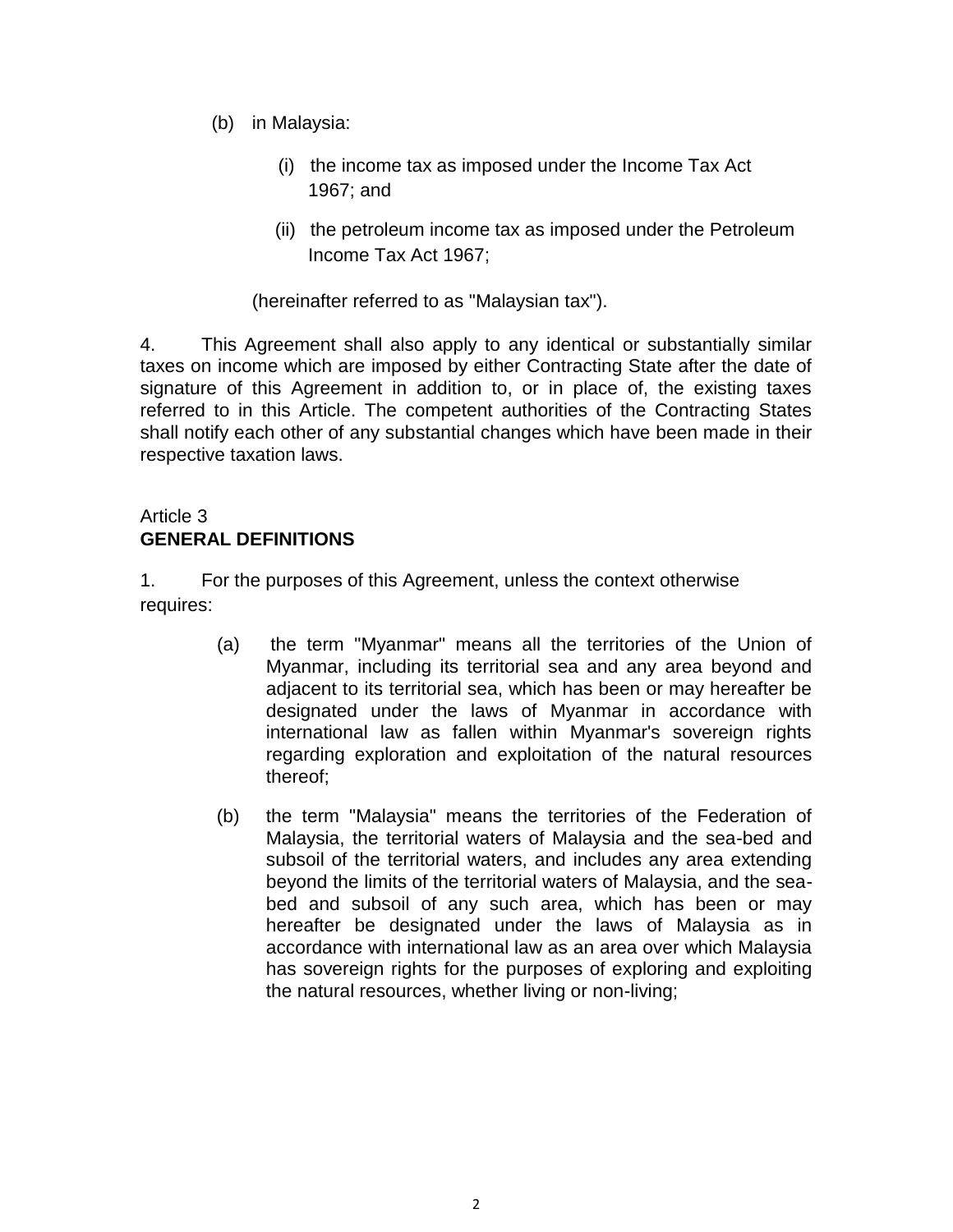- (c) the term "a Contracting State" and "the other Contracting State" mean Myanmar or Malaysia as the context requires;
- (d) the term "national" means:
	- (i) any individual possessing the nationality or citizenship of a Contracting State;
	- (ii) any legal person, partnership, association and any other entity deriving its status as such from the laws in force in a Contracting State;
- (e) the term "person" includes an individual, a company, a body of persons or any other entity which is treated as a person for tax purposes;
- (f) the terms "enterprise of a Contracting State" and "enterprise of the other Contracting State" mean respectively an enterprise carried on by a resident of a Contracting State and an enterprise carried on by a resident of the other Contracting State;
- (g) the term "company" means any body corporate or any other entity which is treated as a body corporate for tax purposes;
- (h) the term "tax" means Myanmar tax or Malaysian tax as the context requires;
- (i) the term "competent authority" means:
	- (i) in the case of Myanmar, the Minister for Finance and Revenue or his authorised representative;
	- (ii) in the case of Malaysia, the Minister of Finance or his authorised representative;
- (j) the term "international traffic" means any transport by a ship or aircraft operated by an enterprise of a Contracting State, except when the ship or aircraft is operated solely between places in the other Contracting State.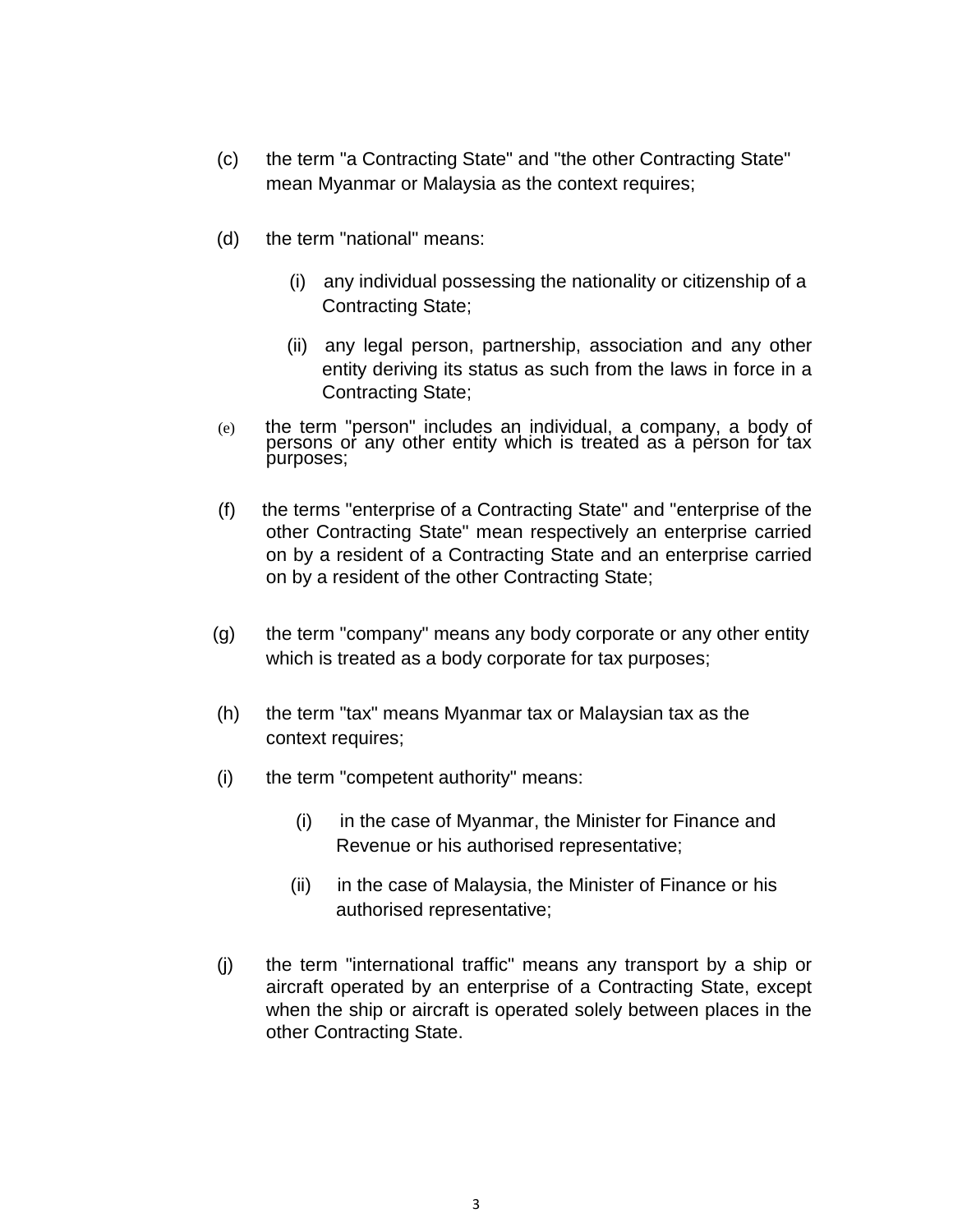2. As regards the application of the Agreement by a Contracting State any term not defined therein shall, unless the context otherwise requires, have the meaning which it has under the law of that State concerning the taxes to which the Agreement applies.

#### Article 4 **RESIDENT**

- 1. The term "resident of a Contracting State" means:
	- (a) in the case of Malaysia, a person who is resident in Malaysia for the purposes of Malaysian tax; and
	- (b) in the case of Myanmar, a person who is resident in Myanmar for the purposes of Myanmar tax.

2. Where, by reason of the provisions of paragraph 1 of this Article an individual is a resident of both Contracting States, then his status shall be determined as follows:

- (a) he shall be deemed to be a resident of the State in which he has a permanent home available to him;
- (b) if he has a permanent home available to him in both States, he shall be deemed to be a resident of the State with which his personal and economic relations are closer (centre of vital interests);
- (c) if the State in which he has his centre of vital interests cannot be determined, or if he has no permanent home available to him in either State, he shall be deemed to be a resident of the State in which he has an habitual abode;
- (d) if he has an habitual abode in both States or in neither of them, he shall be deemed to be a resident of the State of which he is a national;
- (e) if the status of resident cannot be determined according to subparagraphs (a) to (d), the competent authorities of the Contracting States shall settle the question by mutual agreements.

3. Where by reason of the provisions of paragraph 1, a person other than an individual is a resident of both Contracting States, it shall be deemed to be a resident of the Contracting State in which its place of effective management is situated. If its place of effective management cannot be determined, the competent authorities of the Contracting States shall settle the question by mutual agreement.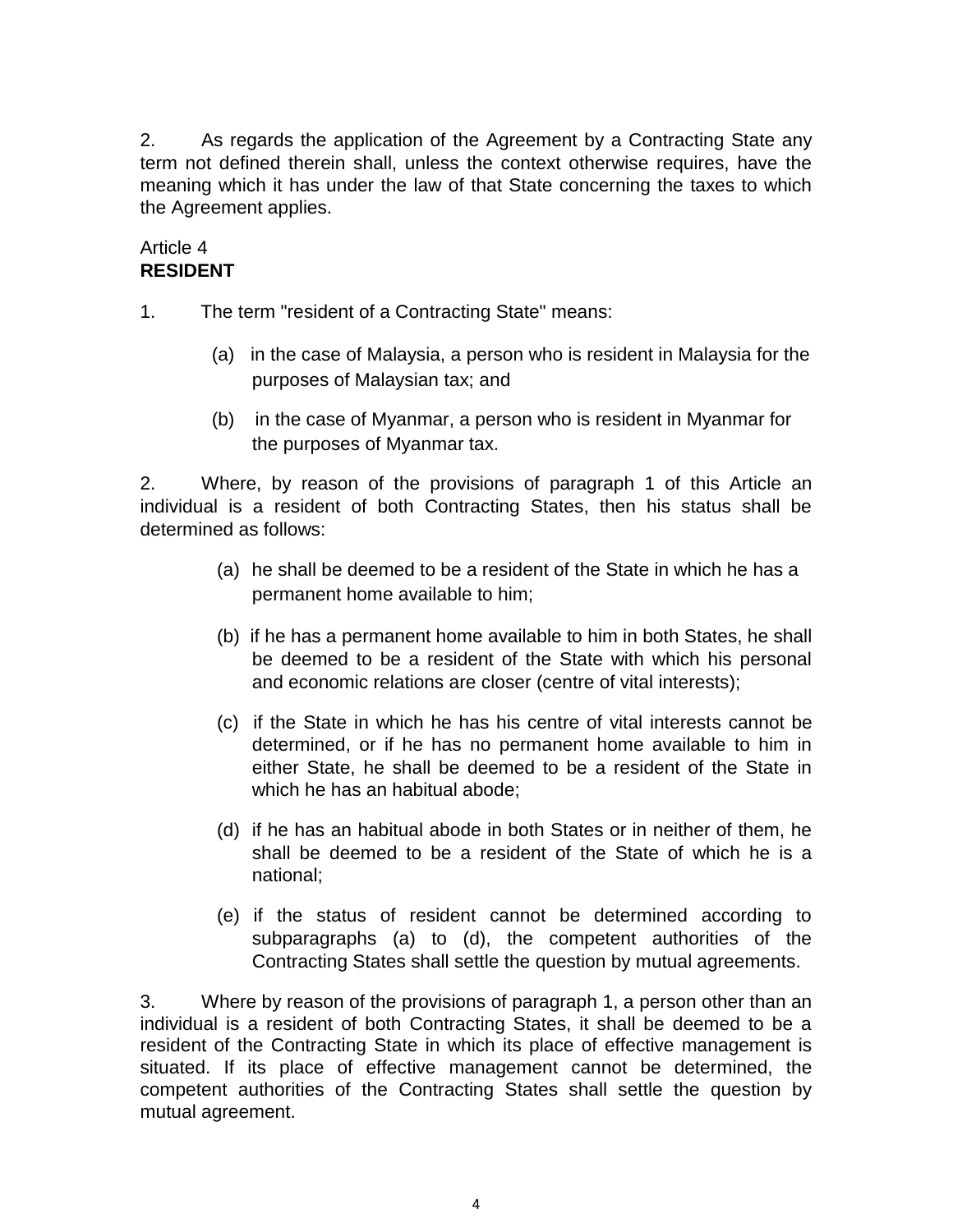#### Article 5 **PERMANENT ESTABLISHMENT**

1. For the purposes of this Agreement, the term "permanent establishment" means a fixed place of business through which the business of an enterprise is wholly or partly carried on.

- 2. The term "permanent establishment" shall include especially:
	- (a) a place of management;
	- (b) a branch;
	- (c) an office;
	- (d) a factory;
	- (e) a workshop;
	- (f) a mine, an oil or gas well, a quarry of any other place of extraction of natural resources, including timber or other forest produce, drilling rig, ship or aircraft used for exploration or exploitation of natural resources;
	- (g) a farm or plantation; and
	- (h) a building site, a construction, assembly or installation project or supervisory activities in connection therewith, but only where such site, project or activities continue for a period of more than six months.

3. Notwithstanding the provisions of paragraphs 1 and 2 of this Article, the term "permanent establishment" shall be deemed not to include:

- (a) the use of facilities solely for the purpose of storage, display or delivery of goods or merchandise belonging to the enterprise;
- (b) the maintenance of a stock of goods or merchandise belonging to the enterprise solely for the purpose of storage, display or delivery;
- (c) the maintenance of a stock of goods or merchandise belonging to the enterprise solely for the purpose of processing by another enterprise;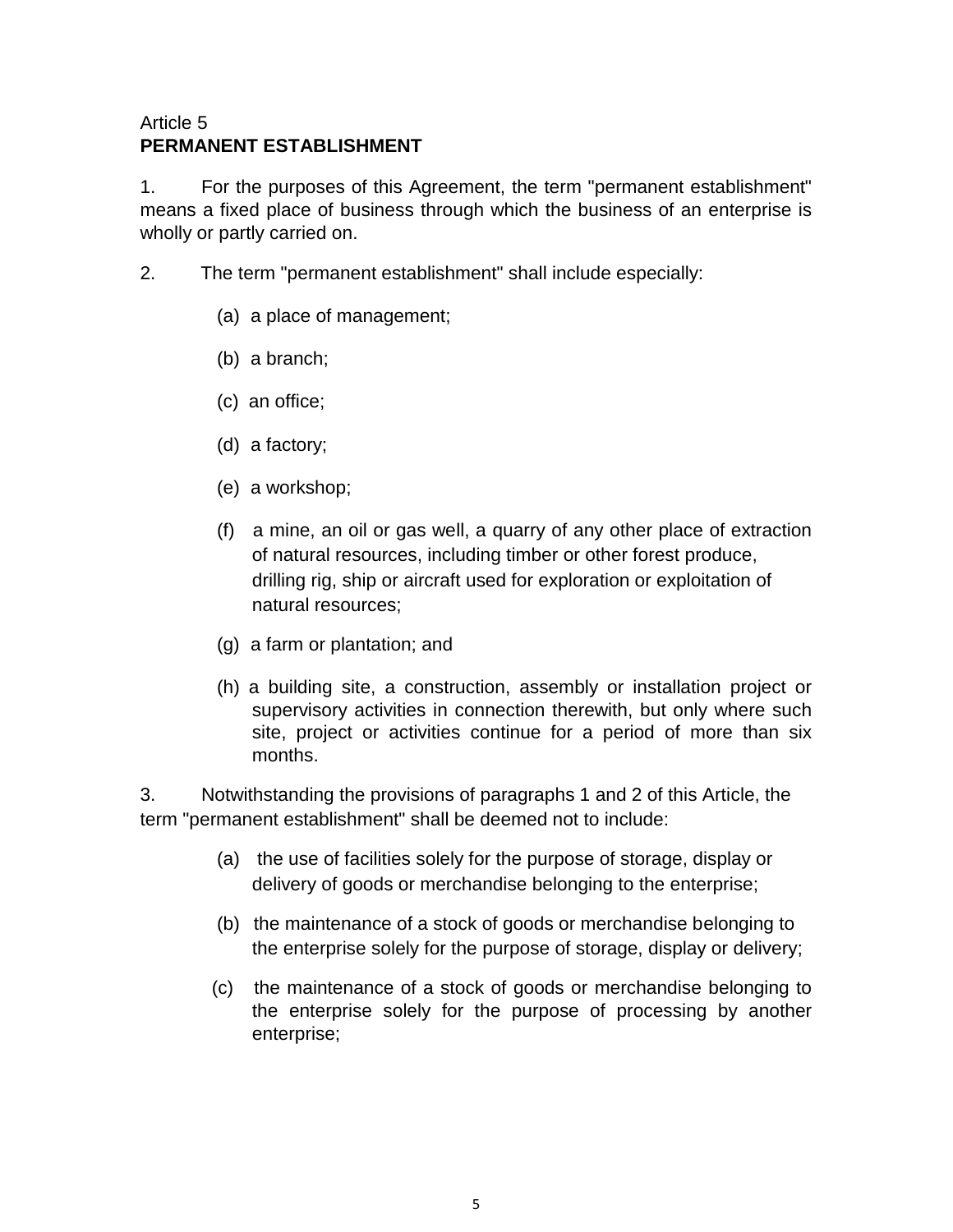- (d) the maintenance of a fixed place of business solely for the purpose of purchasing goods or merchandise or for collecting information, for the enterprise;
- (e) the maintenance of a fixed place of business solely for the purpose of advertising, supply of information, scientific research or similar activities which have a preparatory or auxiliary character, for the enterprise.

4. Notwithstanding the provisions of paragraphs 1 and 2, where a person - other than an agent of an independent status to whom paragraph 6 applies -- is acting in a Contracting State on behalf of an enterprise of the other Contracting State, that enterprise shall be deemed to have a permanent establishment in the first-mentioned Contracting State in respect of any activities which that person undertakes for the enterprise, if such a person:

- (a) has and habitually exercises in that State an authority to conclude contracts in the name of the enterprise, unless the activities of such person are limited to those mentioned in paragraph 3 which, if exercised through a fixed place of business, would not make this fixed place of business a permanent establishment under the provisions of that paragraph; or
- (b) has no such authority, but habitually maintains in the first- mentioned State a stock of goods or merchandise from which he regularly delivers goods or merchandise on behalf of the enterprise.

5. Notwithstanding the preceding provisions of this Article, an insurance enterprise of a Contracting State shall, except in regard to re-insurance, be deemed to have a permanent establishment in the other Contracting State if it collects premiums in the territory of that other Contracting State or insures risks situated therein through a person other than an agent of an independent status to whom paragraph 6 applies.

6. An enterprise of a Contracting State shall not be deemed to have a permanent establishment in the other Contracting State merely because it carries on business in that other State through a broker, general commission agent or any other agent of an independent status, provided that such persons are acting in the ordinary course of their business. However, when the activities of such an agent are devoted wholly or almost wholly on behalf of that enterprise, he shall not be considered an agent of an independent status if the transactions between the agent and the enterprise were not made under arm's length conditions.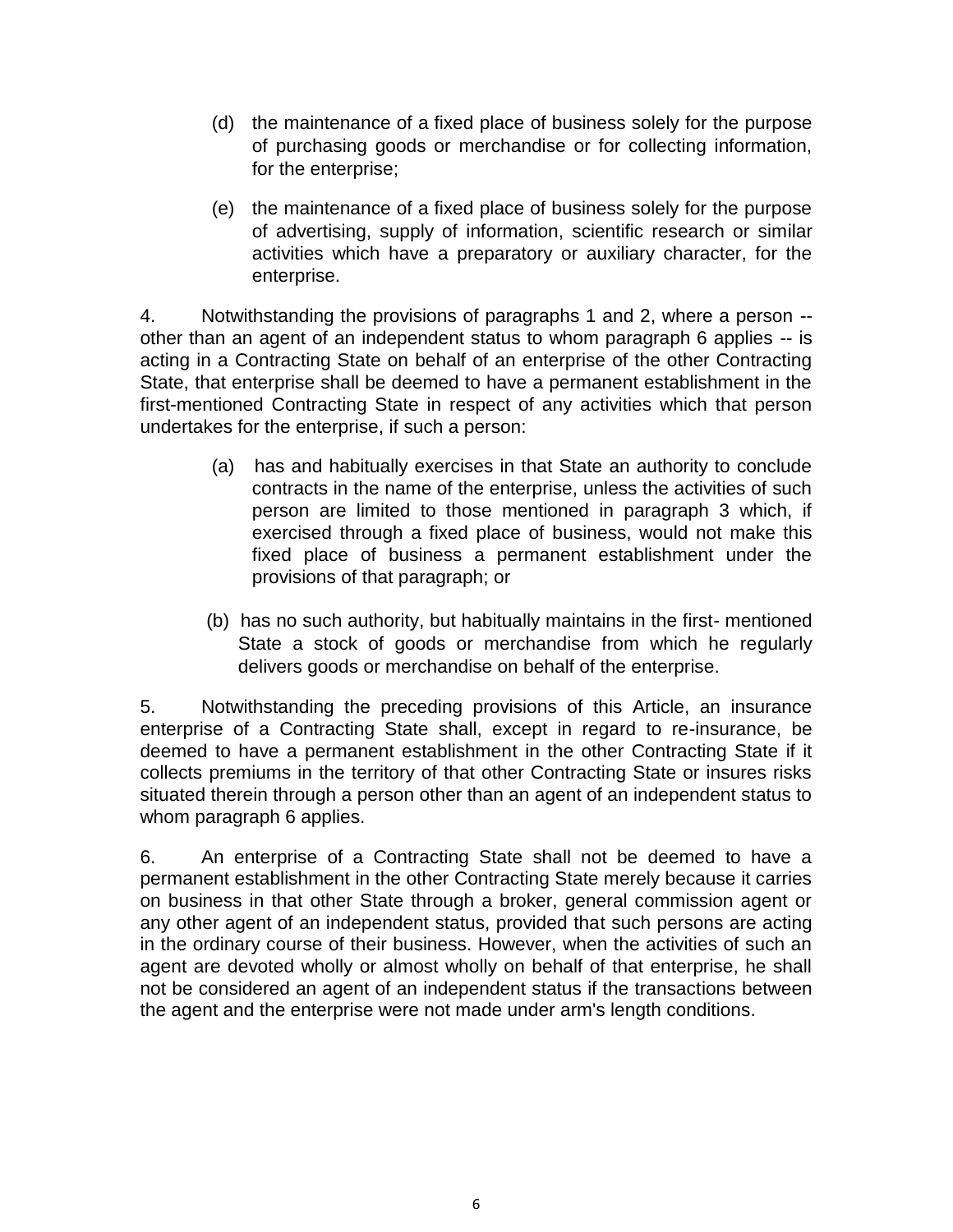7. The fact that a company which is a resident of a Contracting State controls or is controlled by a company which is a resident of the other Contracting State, or which carries on business in that other State (whether through a permanent establishment or otherwise) shall not of itself constitute either company a permanent establishment of the other.

### Article 6 **INCOME FROM IMMOVABLE PROPERTY**

1. Income derived by a resident of a Contracting State from immovable property situated in the other Contracting State may be taxed in that other State.

2. The term "immovable property" shall have the meaning which it has under the laws of the Contracting State in which the property in question is situated. However, in the purposes of this Agreement, the term shall in any case include property accessory to immovable property, livestock and equipment used in agriculture and forestry, rights to which the provisions of general law respecting landed property apply, usufruct of immovable property and rights to variable or fixed payments as consideration for the working of, or the right to work, minerals deposits, sources and other natural resources including timber and other forest produce; ships, boats and aircraft shall not be regarded as immovable property.

3. The provisions of paragraph 1 shall also apply to income derived from the direct use, letting or use in any other form of immovable property.

4. The provisions of paragraphs 1 and 3 shall also apply to the income from immovable property of an enterprise and to income from immovable property used for the performance of independent personal services.

#### Article 7 **BUSINESS PROFITS**

1. The profits of an enterprise of a Contracting State shall be taxable only in that State unless the enterprise carries on business in the other Contracting State through a permanent establishment situated therein. If the enterprise carries on business as aforesaid, the profits of the enterprise may be taxed in the other State but only so much of them as is directly or indirectly attributable to that permanent establishment.

2. Subject to the provisions of paragraph 3 of this Article where an enterprise of a Contracting State carries on business in the other Contracting State through a permanent establishment situated therein, there shall in each Contracting State be attributed to that permanent establishment the profits which it might be expected to make if it were a distinct and separate enterprise engaged in the same or similar activities under the same or similar conditions and dealing wholly independently with the enterprise of which it is a permanent establishment.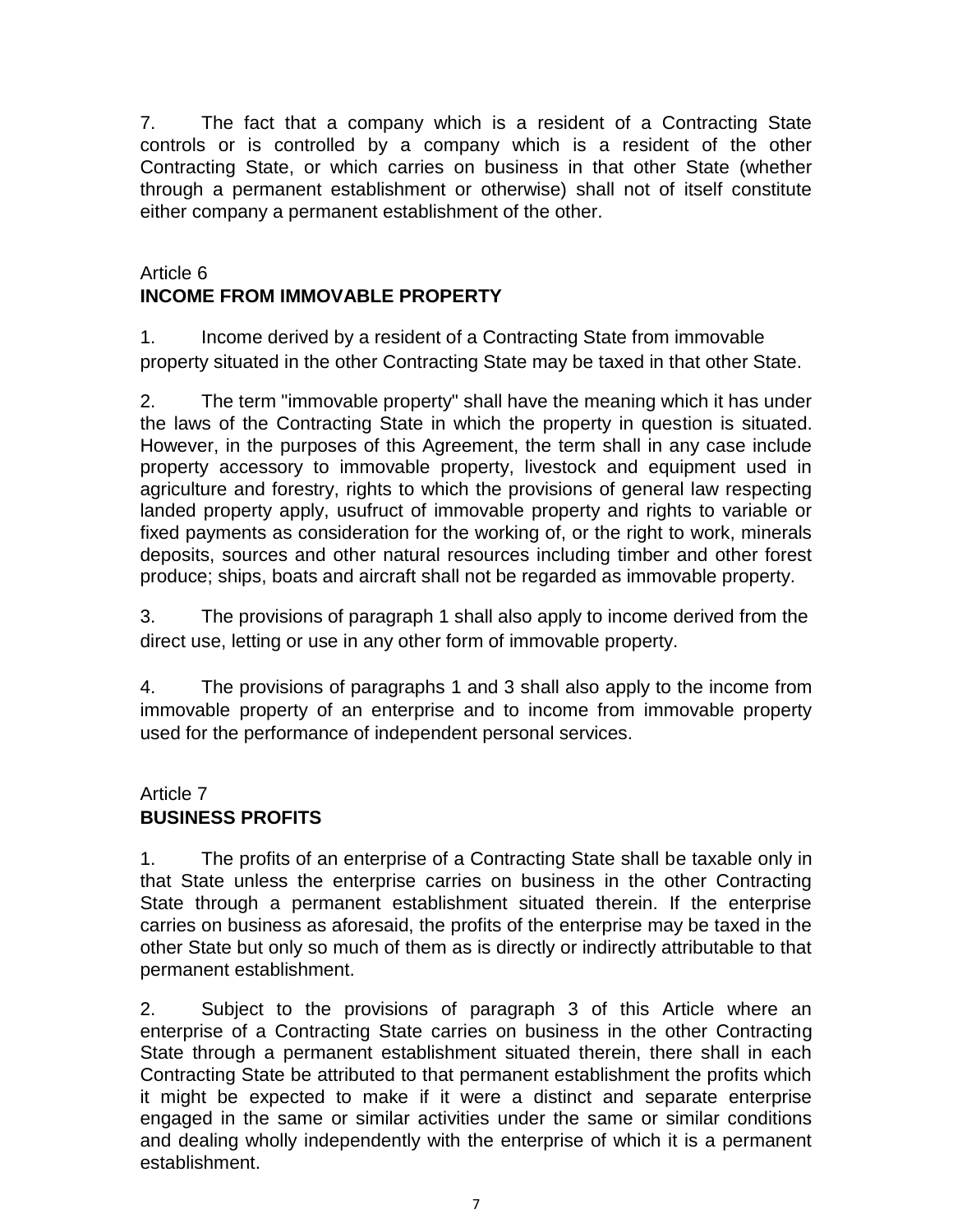3. In the determining the profits of a permanent establishment, there shall be allowed as deductions expenses including executive and general administrative expenses, which would be deductible if the permanent establishment were an independent enterprise, insofar as they are reasonably allocable to the permanent establishment, whether incurred in the State in which the permanent establishment is situated or elsewhere.

4. If the information available to the competent authority is inadequate to determine the profits to be attributed to the permanent establishment of an enterprise, nothing in this Article shall affect the application of any law of that State relating to the determination of the tax liability of a person by the exercise of a discretion or the making of an estimate by the competent authority, provided that the law shall be applied, so far as the information available to the competent authority permits, in accordance with the principles of this Article.

5. No profits shall be attributed to a permanent establishment by reason of the mere purchase by that permanent establishment of goods or merchandise for the enterprise.

6. For the purposes of the preceding paragraphs, the profits to be attributed to the permanent establishment shall be determined by the same method year by year unless there is good and sufficient reason to the contrary.

7. Where profits include items of income which are dealt with separately in other Articles of this Agreement, then the provisions of those Articles shall not be affected by the provisions of this Article.

# Article 8

# **SHIPPING AND AIR TRANSPORT**

1. The income of an enterprise of one of the Contracting States derived from the other Contracting State from the operation of ships in international traffic may be taxed in that other Contracting State, but the tax chargeable in that other Contracting State on such income shall be reduced by an amount equal to fifty per cent thereof.

2. Profits from the operation of aircraft in international traffic shall be taxable only in the Contracting State of which the enterprise operating the aircraft is a resident.

3. The provisions of paragraphs 1 and 2 shall also apply to profits from the participation in a pool, a joint business or an international operating agency.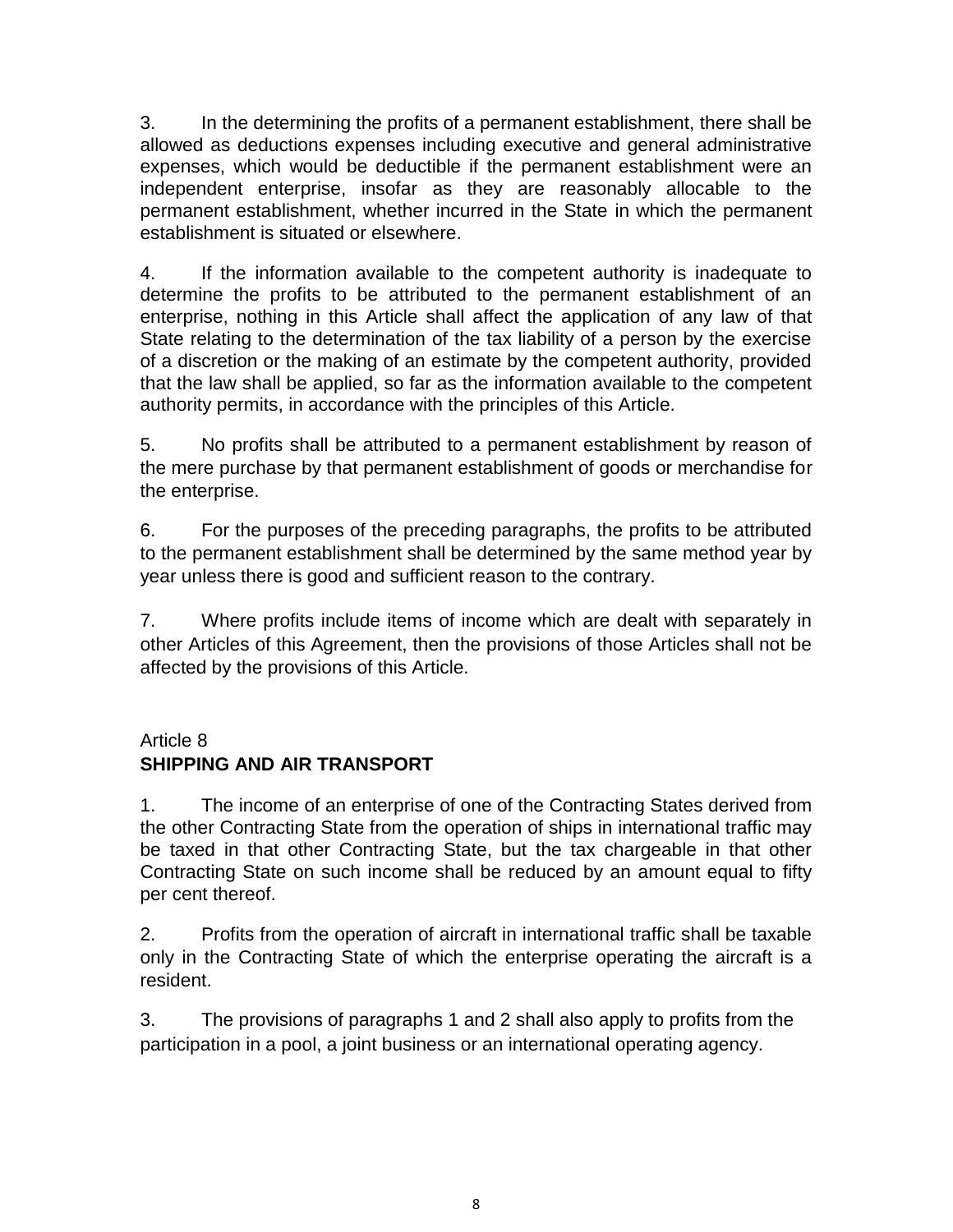4. For the purposes of this Article, profits from the operation of ships or aircraft in international traffic shall mean profits derived from the transportation by sea or air of passengers, mail, livestock or goods carried on by the owners or lessees or charterers of the ships or aircraft, including:

- (a) profits from the sale of tickets for such transportation on behalf of other enterprises;
- (b) income from the lease of ships or aircraft and the use, maintenance or rental of containers (including trailers and related equipment for the transport of containers), where such lease or such use, maintenance or rental, as the case may be, is incidental to the operation of ship or aircraft in international traffic.

### Article 9 **ASSOCIATED ENTERPRISES**

Where:

- (a) an enterprise of a Contracting State participates directly or indirectly in the management, control or capital of an enterprise of the other Contracting State, or
- (b) the same persons participate directly or indirectly in the management, control or capital of an enterprise of a Contracting State and an enterprise of the other Contracting State,

and in either case conditions are made or imposed between the two enterprises in their commercial or financial relations which differ from those which would be made between independent enterprises, then any profits which would, but for those conditions have accrued to one of the enterprises, but by reason of those conditions have not so accrued, may be included in the profits of that enterprise and taxed accordingly.

### Article 10 **DIVIDENDS**

1. Dividends paid by a company which is a resident of a Contracting State to a resident of the other Contracting State may be taxed in that other State.

2. However, such dividends may also be taxed in the Contracting State of which the company paying the dividends is a resident and according to the laws of that State, but if the recipient is the beneficial owner of the dividends the tax so charged shall not exceed 10 per cent of the gross amount of the dividends.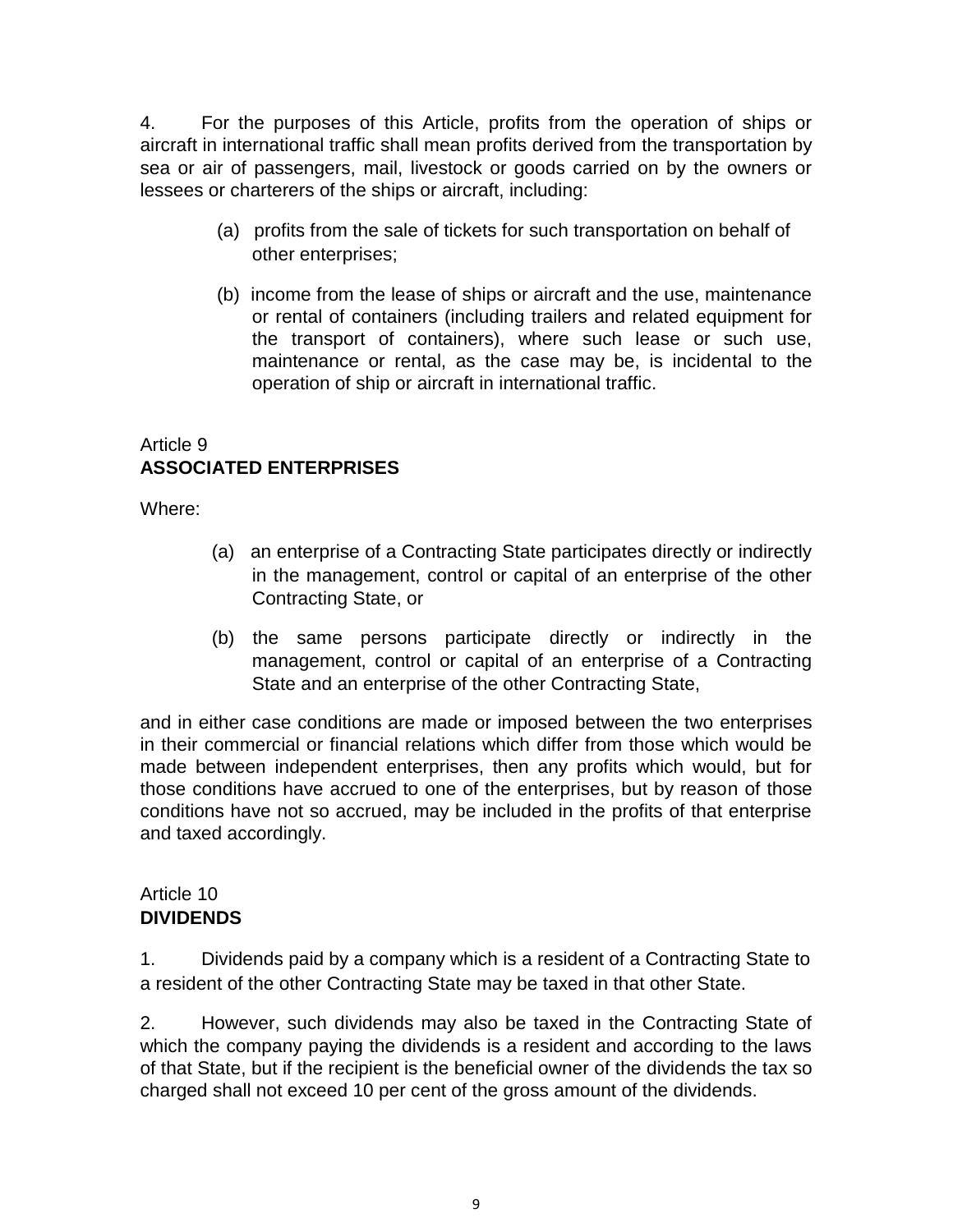This paragraph shall not affect the taxation of the company in respect of the profits out of which the dividends are paid.

3. The term "dividends" as used in this Article means income from shares or other rights, not being debt-claims, participating in profits, as well as income from other corporate rights which is subjected to the same taxation treatment as income from shares by the laws of the State of which the company making the distribution is a resident.

4. The provisions of paragraphs 1 and 2 shall not apply if the beneficial owner of the dividends, being a resident of a Contracting State, carries on business in the other Contracting State; of which the company paying the dividends is a resident, through a permanent establishment situated therein, and the holding in respect of which the dividends are paid is effectively connected with such permanent establishment. In such a case, the provisions of Article 7 shall apply.

5. Where a company which is a resident of a Contracting State derives income or profits from the other Contracting State, that other State may not impose any tax on the dividends paid by the company to persons who are not residents of that other State, or subject the company's undistributed profits to a tax on undistributed profits, even if the dividends paid or the undistributed profits consist wholly or partly of income or profits arising in that other State.

# Article 11 **INTEREST**

1. Interest arising in a Contracting State and paid to a resident of the other Contracting State may be taxed in that other State.

2. However, such interest may also be taxed in the Contracting State in which it arises and according to the laws of that State, but if the recipient is the beneficial owner of the interest, the tax so charged shall not exceed 10 per cent of the gross amount of the interest.

3. Notwithstanding the provisions of paragraph 2, interest arising in a Contracting State and paid to the Government of the other Contracting State shall be exempt from tax in the first-mentioned Contracting State.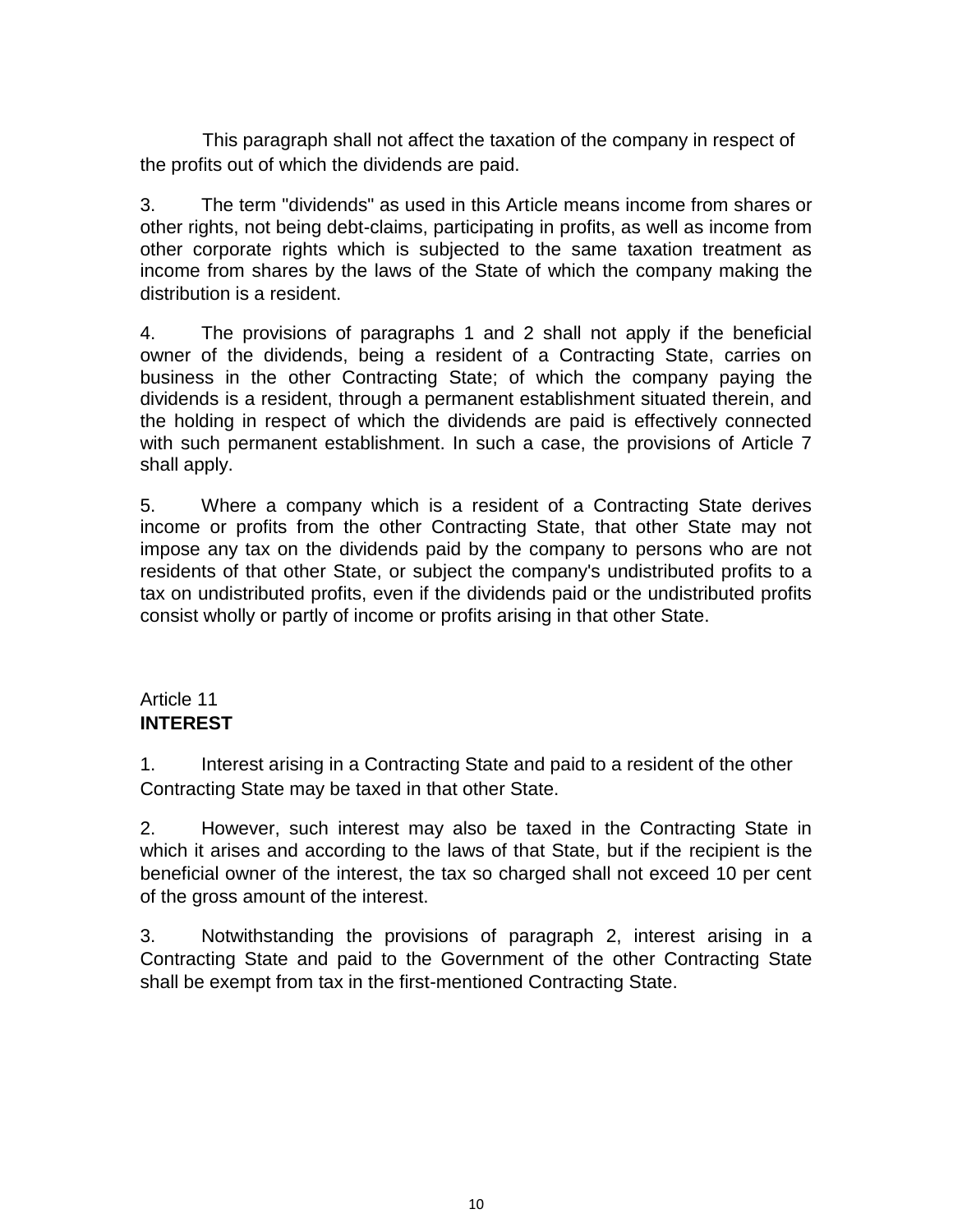- 4. For the purpose of paragraph 3, the term "Government":
	- (a) in the case of Myanmar means the Government of Myanmar and shall include:
		- (i) the Government of the States;
		- (ii) the local authorities;
		- (iii) the statutory bodies;
		- (iv) the Central Bank of Myanmar; and
		- (v) any institution wholly owned by the Government of Myanmar, as may be agreed from time to time between the competent authorities of the Contracting States;
	- (b) in the case of Malaysia means the Government of Malaysia and shall include:
		- (i) the government of the States;
		- (ii) the local authorities;
		- (iii) the statutory bodies;
		- (iv) the Bank Negara Malaysia; and
		- (v) any institution wholly owned by the Government of Malaysia as may be agreed from time to time between the competent authorities of the Contracting States.

5. The term "interest" as used in this Article means income from debt-claims of every kind, whether or not secured by mortgage and whether or not carrying a right to participate in the debtor's profits, and in particular, income from government securities and income from bonds or debentures.

6. The provisions of paragraphs 1 and 2 shall not apply if the beneficial owner of the interest, being a resident of a Contracting State, carries on business in the other Contracting State in which the interest arises, through a permanent establishment situated therein and the debt-claim in respect of which the interest is paid is effectively connected with such permanent establishment. In such a case, the provisions of Article 7 shall apply.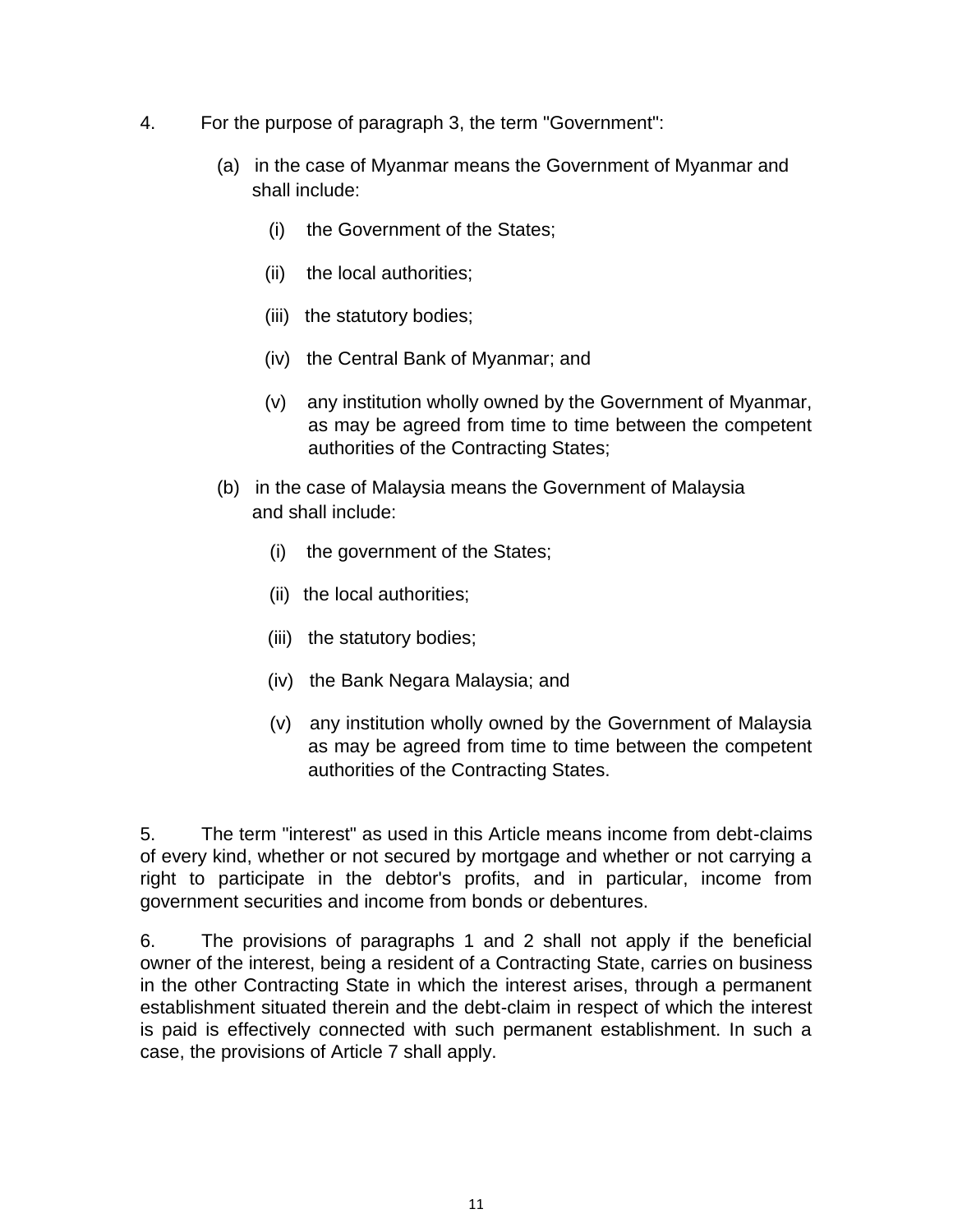7. Interest shall be deemed to arise in a Contracting State when the payer is that State itself, a political subdivision, a local authority, a statutory body, or a resident of that State. Where, however, the person paying the interest, whether he is a resident of a Contracting State or not, has in a Contracting State a permanent establishment or in connection with which the indebtedness on which the interest is paid was incurred, and such interest is borne by such permanent establishment, then such interest shall be deemed to arise in the State in which the permanent establishment is situated.

8. Where, by reason of a special relationship between the payer and the beneficial owner or between both of them and some other person, the amount of the interest paid, having regard to the debt- claim for which it is paid, exceeds the amount which would have been agreed upon by the payer and the beneficial owner in the absence of such relationship, the provisions of this Article shall apply only to the last-mentioned amount. In such case, the excess part of the payments shall remain taxable according to the laws of each Contracting State, due regard being had to the other provisions of this Agreement.

# Article 12 **ROYALTIES**

1. Royalties arising in a Contracting State and paid to a resident of the other Contracting State may be taxed in that other State.

2. However, such royalties may also be taxed in the Contracting State in which they arise, and according to the laws of that Contracting State, but if the beneficial owner of the royalties is a resident of the other Contracting State, the tax so charged shall not exceed 10 per cent of the gross amount of the royalties.

3. The term "royalties" as used in this Article means payments of any kind received as a consideration for the use of, or the right to use, any copyright of literary, artistic or scientific work including cinematograph films, films or tapes used for television or radio broadcasting, any patent, trade mark, design or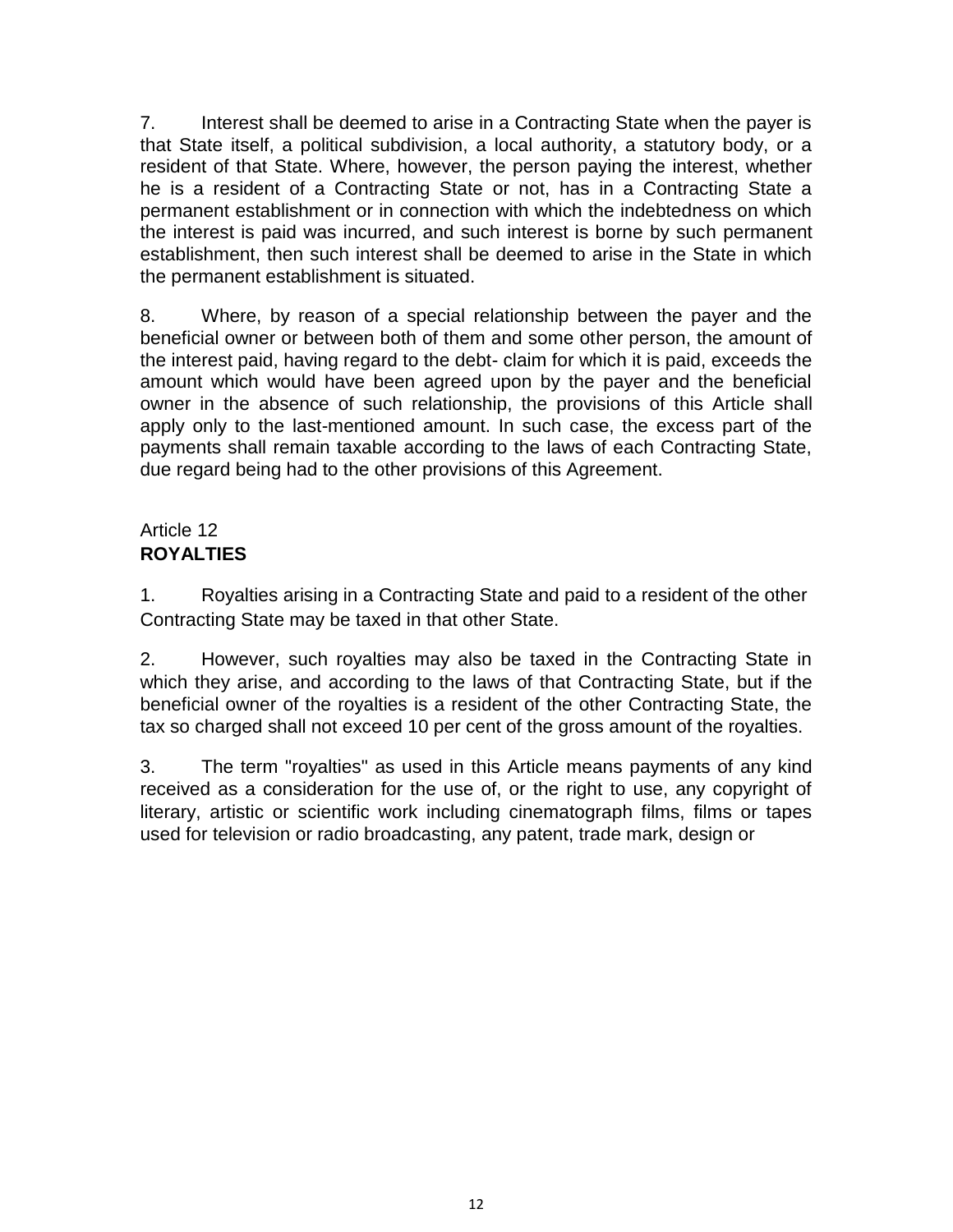model, plan, secret formula or process, or for the use of, or the right to use, industrial, commercial, or scientific equipment, or for information concerning industrial, commercial or scientific experience.

4. The provisions of paragraphs 1 and 2 of this Article shall not apply if the beneficial owner of the royalties, being a resident of a Contracting State, carries on business in the other Contracting State in which the royalties arise, through a permanent establishment situated therein, or performs in that other State independent personal services situated therein, and the right or property in respect of which the royalties are paid is effectively connected with such permanent establishment. In such a case, the provisions of Article 7 shall apply.

5. Royalties shall be deemed to arise in a Contracting State when the payer is that State itself, a political subdivision, a local authority, a statutory body or a resident of that State. Where, however, the person paying the royalties, whether he is a resident of a Contracting State or not, has in a Contracting State a permanent establishment in connection with which the liability to pay the royalties was incurred, and such royalties are borne by such permanent establishment, then such royalties shall be deemed to arise in the State in which the permanent establishment is situated.

6. Where, by reason of a special relationship between the payer and the beneficial owner or between both of them and some other person, the amount of the royalties paid, having regard to the use, right or information for which they are paid, exceeds the amount which would be agreed upon by the payer and beneficial owner in the absence of such relationship, the provisions of this Article shall apply only to the last-mentioned amount. In such case, the excess part of the payments shall remain taxable according to the laws of each Contracting State, due regard being had to the other provisions of this Agreement.

#### Article 13 **TECHNICAL FEES**

1. Technical fees derived from one of the Contracting States by a resident of the other Contracting State who is the beneficial owner thereof and is subject to tax in that other State in respect thereof may be taxed in the first-mentioned Contracting State at a rate not exceeding 10 per cent of the gross amount of the technical fees.

2. The term "technical fees" as used in this Article means payments of any kind to any person, other than to an employee of the person making the payments, in consideration for any services of a technical, managerial or consultancy nature.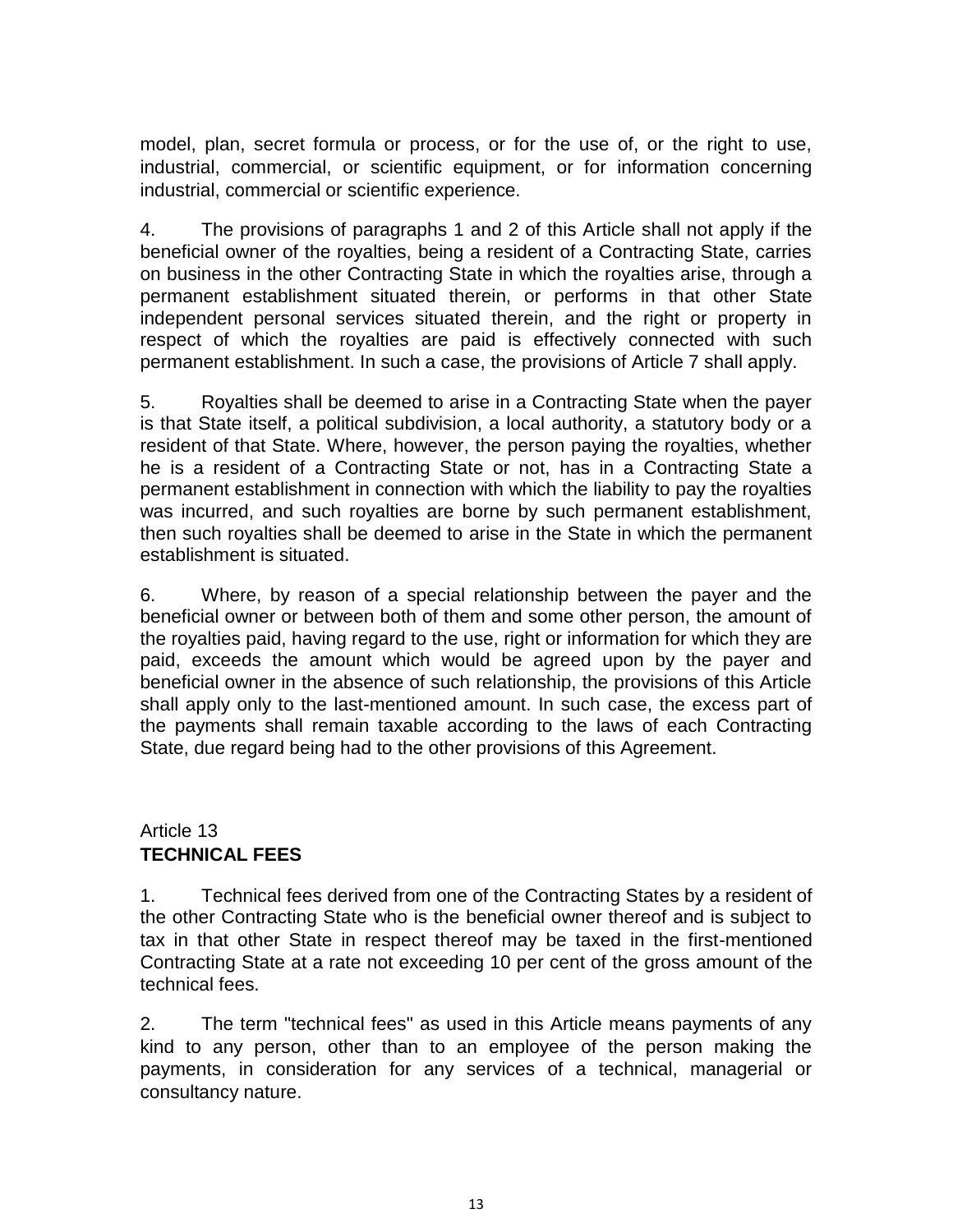3. The provisions of paragraph 1 of this Article shall not apply if the beneficial owner of the technical fees, being a resident of a Contracting State, carries on business in the other Contracting State in which the technical fees arise through a permanent establishment situated therein, or performs in that other State independent personal services, and the technical fees are effectively connected with such permanent establishment or such services. In such a case, the provisions of Article 7 or Article 15, as the case may be, shall apply.

4. Technical fees shall be deemed to arise in a Contracting State when the payer is that State itself, a political subdivision, a local authority or a statutory body thereof, or a resident of that State. Where, however, the person paying the technical fees, whether he is a resident of a Contracting State or not, has in a Contracting State a permanent establishment in connection with which the obligation to pay the technical fees was incurred, and such technical fees are borne by such permanent establishment, then such technical fees shall be deemed to arise in the Contracting State in which the permanent establishment is situated.

5. Where, by reason of a special relationship between the payer and the beneficial owner or between both of them and some other person, the amount of the technical fees paid exceeds, for whatever reason, the amount which would have been agreed upon by the payer and the beneficial owner in the absence of such relationship, the provisions of this article shall apply to the last-mentioned amount. In such case, the excess part of the payments shall remain taxable according to the law of each Contracting State, due regard being had to the other provisions of this Agreement.

### Article 14 **CAPITAL GAINS**

1. Gains derived by a resident of a Contracting State from the alienation of immovable property referred to in Article 6 and situated in the other Contracting State may be taxed in that other State.

2. Gains from the alienation of movable property forming part of the business property of a permanent establishment which an enterprise of a Contracting State has in the other Contracting State or of movable property available to a resident of a Contracting State in the other Contracting State for the purpose of performing independent personal services, including such gains from the alienation of such a permanent establishment (alone or with the whole enterprise) may be taxed in that other State.

3. Gains from the alienation of ships or aircraft operated in international traffic, or movable property pertaining to the operation of such ships or aircraft shall be taxable only in the Contracting State of which the enterprise is resident.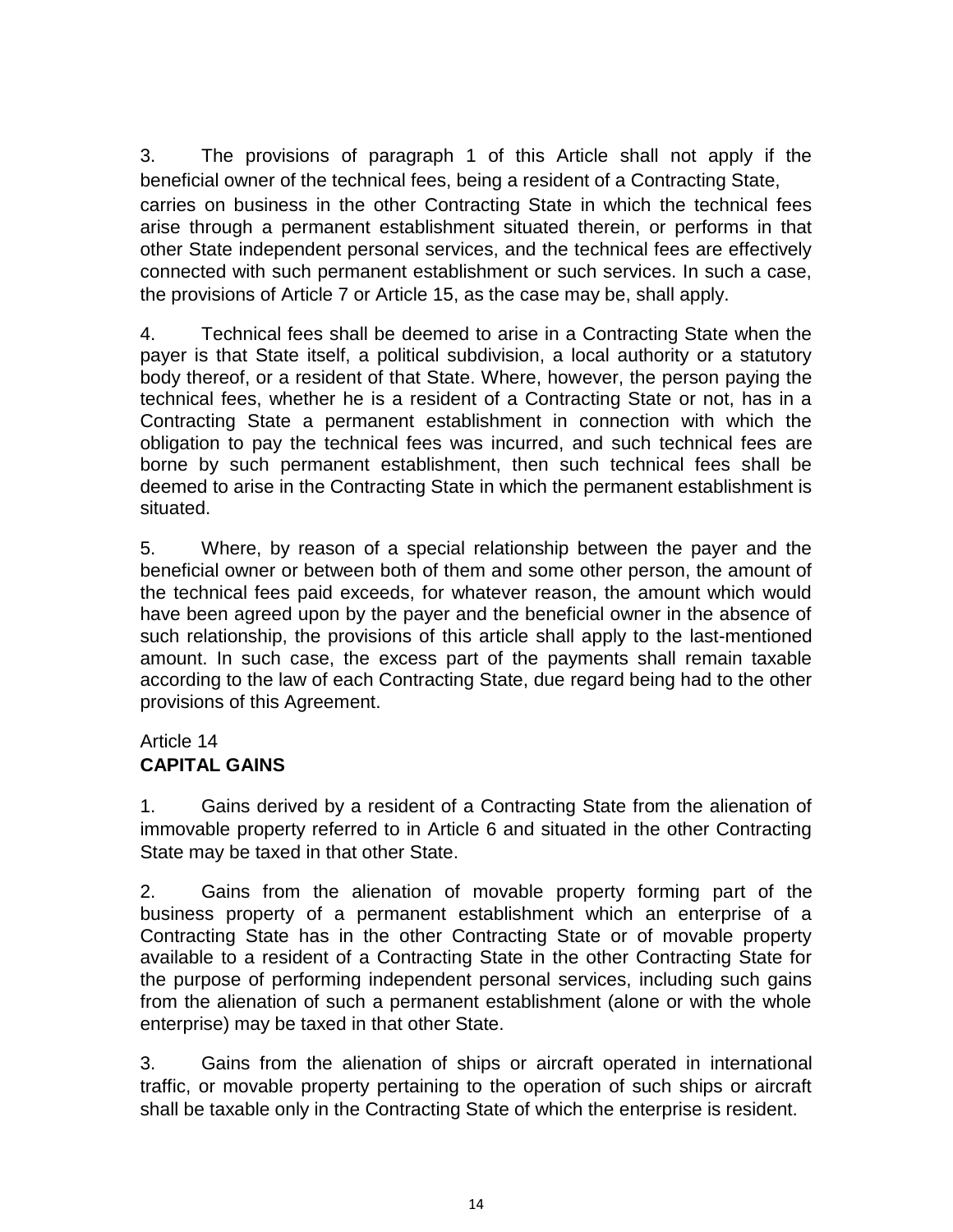4. Gains from the alienation of shares of the capital stock of a company the property of which consists principally of immovable property situated in a Contracting State may be taxed in that State.

5. Gains from the alienation of shares other than those mentioned in paragraph 4 representing a participation of 35 per cent in a company which is a resident of a Contracting State may be taxed in that State.

6. Gains from the alienation of any property other than that referred to in paragraphs 1, 2, 3, 4 and 5 shall be taxable only in the Contracting State of which the alienator is a resident.

#### Article 15

# **INDEPENDENT PERSONAL SERVICES**

1. Income derived by a resident of a Contracting State in respect of professional services or other independent activities of a similar character shall be taxable only in that State except in the following circumstances, where such income may also be taxed in the other Contracting State:

- (a) if his stay in the other Contracting State is for a period or periods amounting to or exceeding in the aggregate 183 days:
	- (i) in the case of Myanmar, in the fiscal year concerned; and
	- (ii) in the case of Malaysia, in the calendar year concerned; or
- (b) if the remuneration for his services in the other Contracting State is paid by a resident of that Contracting State or is borne by a permanent establishment situated in that Contracting State and exceeds 3000 US dollars:
	- (i) in the case of Myanmar in the fiscal year concerned; and
	- (ii) in the case of Malaysia in the calendar year concerned.

2. The term "professional services" includes especially independent scientific, literary, artistic, educational to teaching activities as well as the independent activities of physicians, lawyers, engineers, architects, dentists and accountants.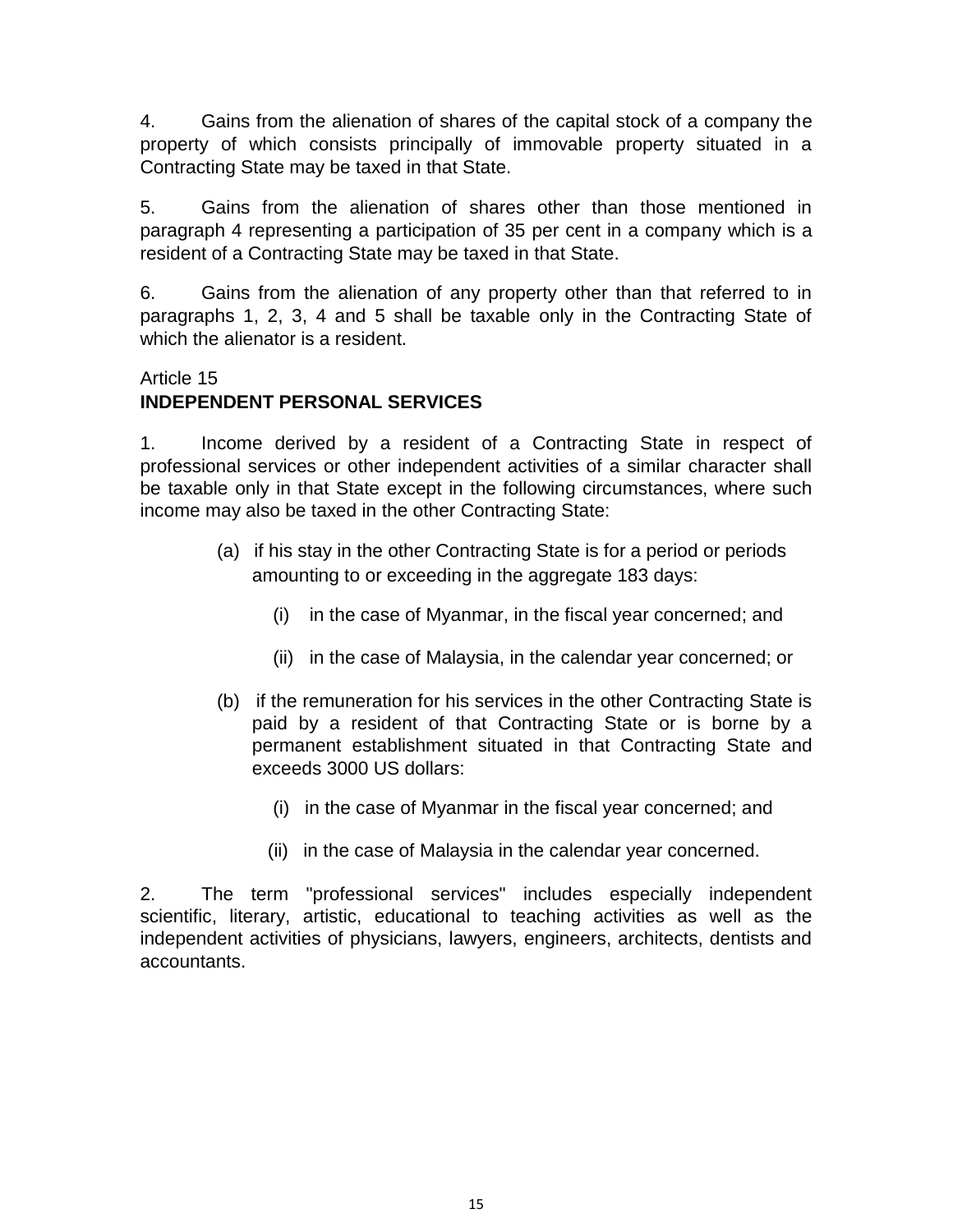# Article 16 **DEPENDENT PERSONAL SERVICES**

1. Subject to the provisions of Articles 17, 19 and 20, salaries, wages and other similar remuneration derived by a resident of a Contracting State in respect of an employment shall be taxable only in that State unless the employment is exercised in the other Contracting State. If the employment is so exercised, such remuneration as is derived therefrom may be taxed in that other State.

2. Notwithstanding the provisions of paragraph 1, remuneration derived by a resident of a Contracting State in respect of an employment exercised in the other Contracting State shall be taxable only in the first-mentioned State if:

- (a) the recipient is present in the other State for a period or periods not exceeding in the aggregate 183 days:
	- (i) in the case of Myanmar, in the fiscal year concerned; and
	- (ii) in the case of Malaysia, in the calendar year concerned;
- (b) the remuneration is paid by, or on behalf of, an employer who is not a resident of the other State; and
- (c) the remuneration is not borne by a resident of the other Contracting State or a permanent establishment which the employer has in the other State.

3. Notwithstanding the preceding provisions of this Article, remuneration in respect of an employment exercised aboard a ship or aircraft operated in international traffic by an enterprise of a Contracting State may be taxed in that State.

# Article 17 **DIRECTORS' FEES**

Directors' fees and other similar payments derived by a resident of a Contracting State in his capacity as a member of the Board of directors of a company which is a resident of the other Contracting State may be taxed in that other Contracting State.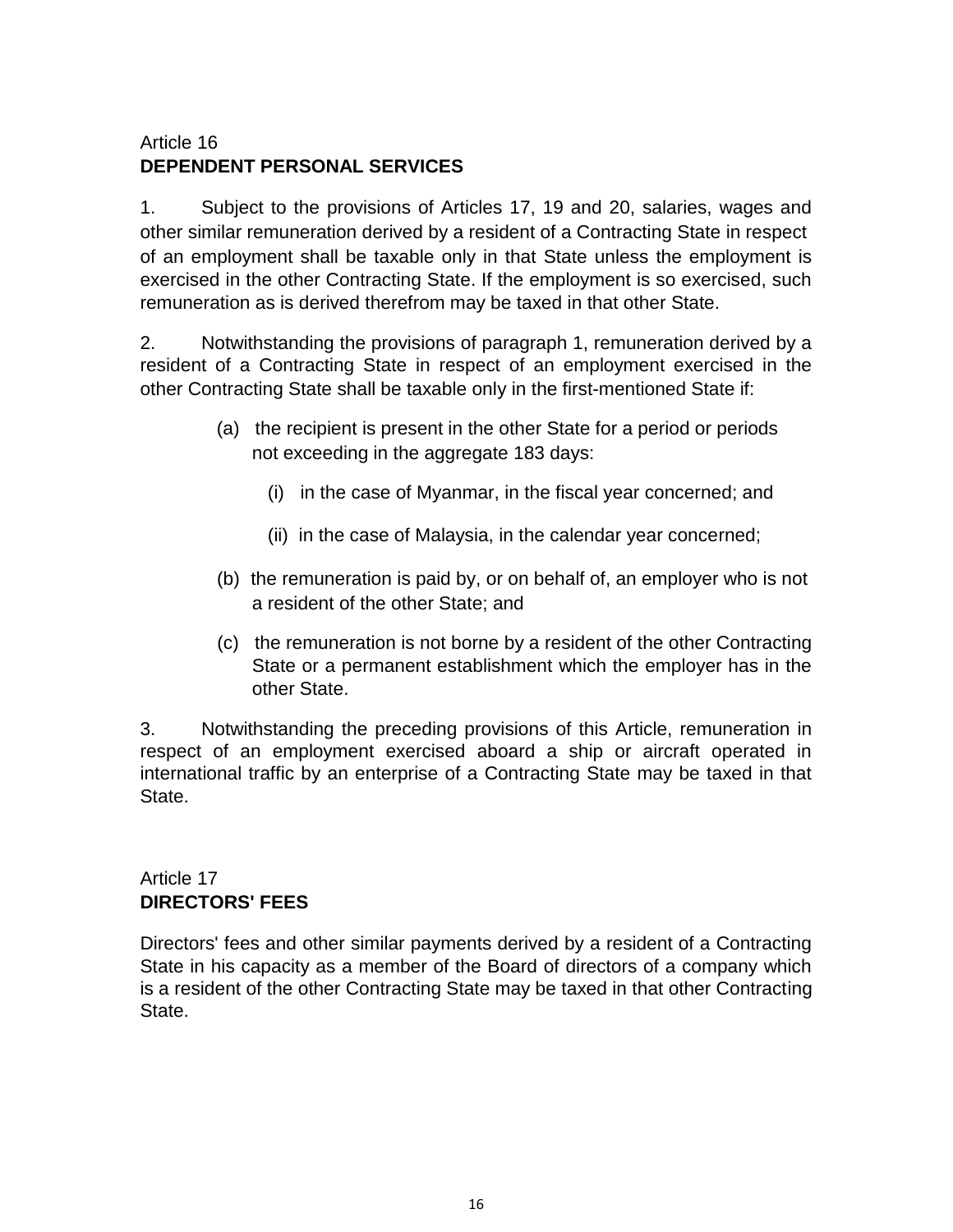### Article 18 **ARTISTES AND SPORTSMEN**

1. Notwithstanding the provisions of Articles 15 and 16, income derived by a resident of a Contracting State as an entertainer, such as a theatre, motion picture, radio or television artiste, or a musician or as a sportsman, from his personal activities as such exercised in the other Contracting State, may be taxed in that other State.

2. Where income in respect of or in connection with personal activities exercised by an entertainer or a sportsman accrues not to the entertainer or sportsman himself but to another person, that income may, notwithstanding the provisions of Articles 7, 15 and 16 of this Agreement, be taxed in the Contracting State in which the activities of the entertainer or sportsman are exercised.

3. Notwithstanding the provisions of paragraphs 1 and 2 of this Article, income derived in respect of the activities referred to in paragraph 1 of this Article within the framework of a cultural or sports exchange programme agreed to by both Contracting States shall be exempt from tax in the Contracting State in which these activities are exercised.

#### Article 19 **PENSIONS AND ANNUITIES**

1. Subject to the provisions of paragraph 2 of Article 20, any pension and other similar remuneration for past employment or any annuity arising in a Contracting State and paid to a resident of the other Contracting State shall be taxable only in that other State.

2. The term "annuity" means a stated sum payable periodically at stated times during life or during a specified or ascertainable period of time, under an obligation to make the payments in return for adequate and full consideration in money or money's worth.

# Article 20 **GOVERNMENT SERVICE**

1. (a) Remuneration, other than pension, paid by a Contracting State or a political subdivision or a local authority or a statutory body thereof to an individual in respect of services rendered to that State or political subdivision or local authority or statutory body thereof shall be taxable only in that State.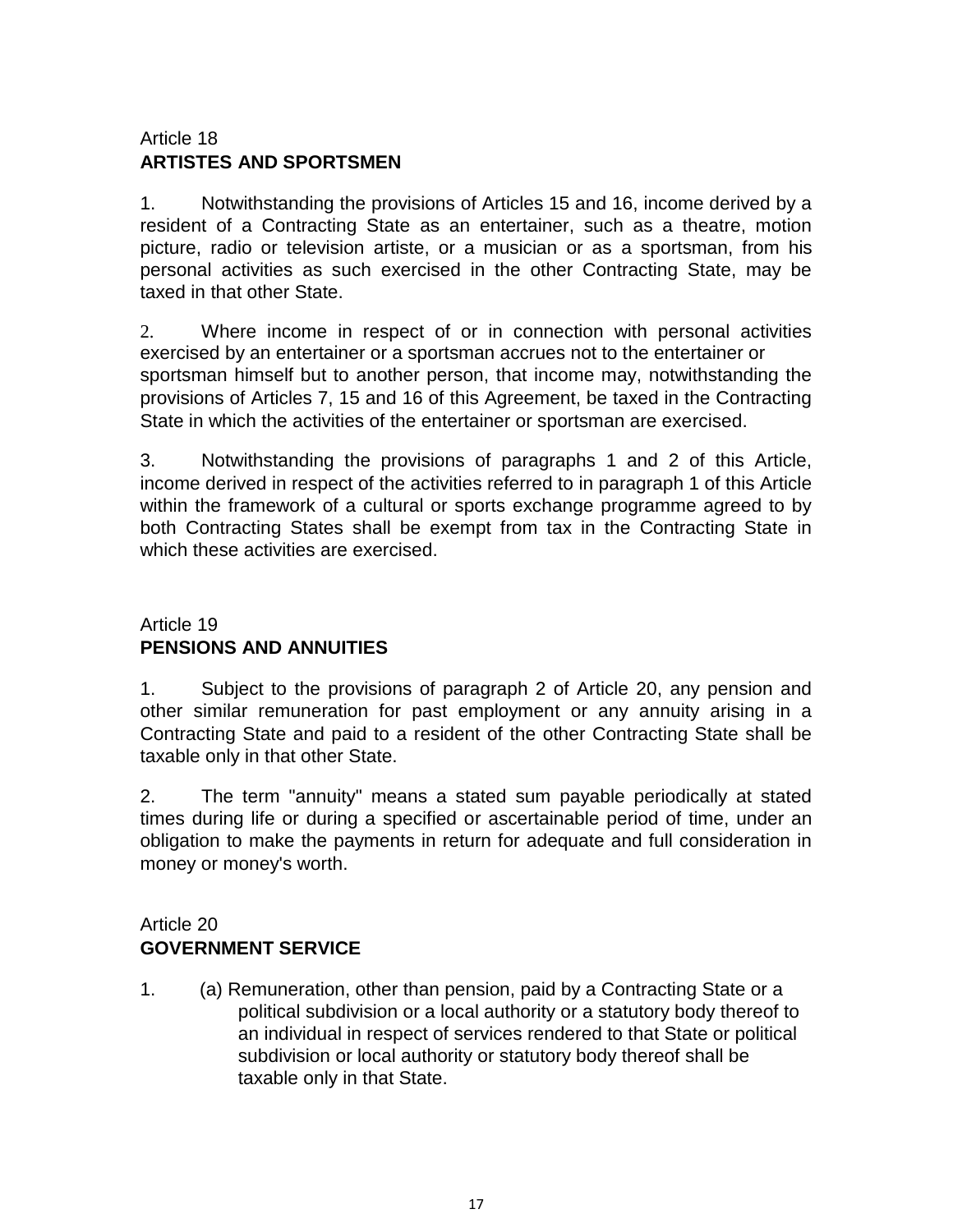- (b) However, such remuneration shall be taxable only in the other Contracting State if the services are rendered in that other State and the recipient is a resident of that other Contracting State who:
	- (i) is a national of that other State; or
	- (ii) did not become a resident of that other State solely for the purpose of rendering the services.

2. Any pension paid by, or out of funds created by a Contracting State or a political subdivision, a local authority or a statutory body thereof to any individual in respect of services rendered to that State or a political subdivision or local authority or statutory body thereof shall be taxable only in that State.

3. The provisions of Articles 16, 17 and 19 shall apply to remuneration or pensions in respect of services rendered in connection with any business carried on by a Contracting State or a political subdivision or a local authority or a statutory body thereof.

#### Article 21 **STUDENTS AND TRAINEES**

An individual who is a resident of a Contracting State immediately before making a visit to the other Contracting State and is temporarily present in the other State solely:

- (a) as a student at a recognised university, college, school or other similar recognised educational institution in that other State;
- (b) as a business or technical apprentice; or
- (c) as a recipient of a grant, allowance or award for the primary purpose of study, research or training from the Government of either State or from a scientific, educational, religious or charitable organisation or under a technical assistance programme entered into by the Government of either State,

shall be exempt from tax in that other State on:

- (i) all remittances from abroad for the purposes of his maintenance, education, study, research or training;
- (ii) the amount of such grant, allowance or award; and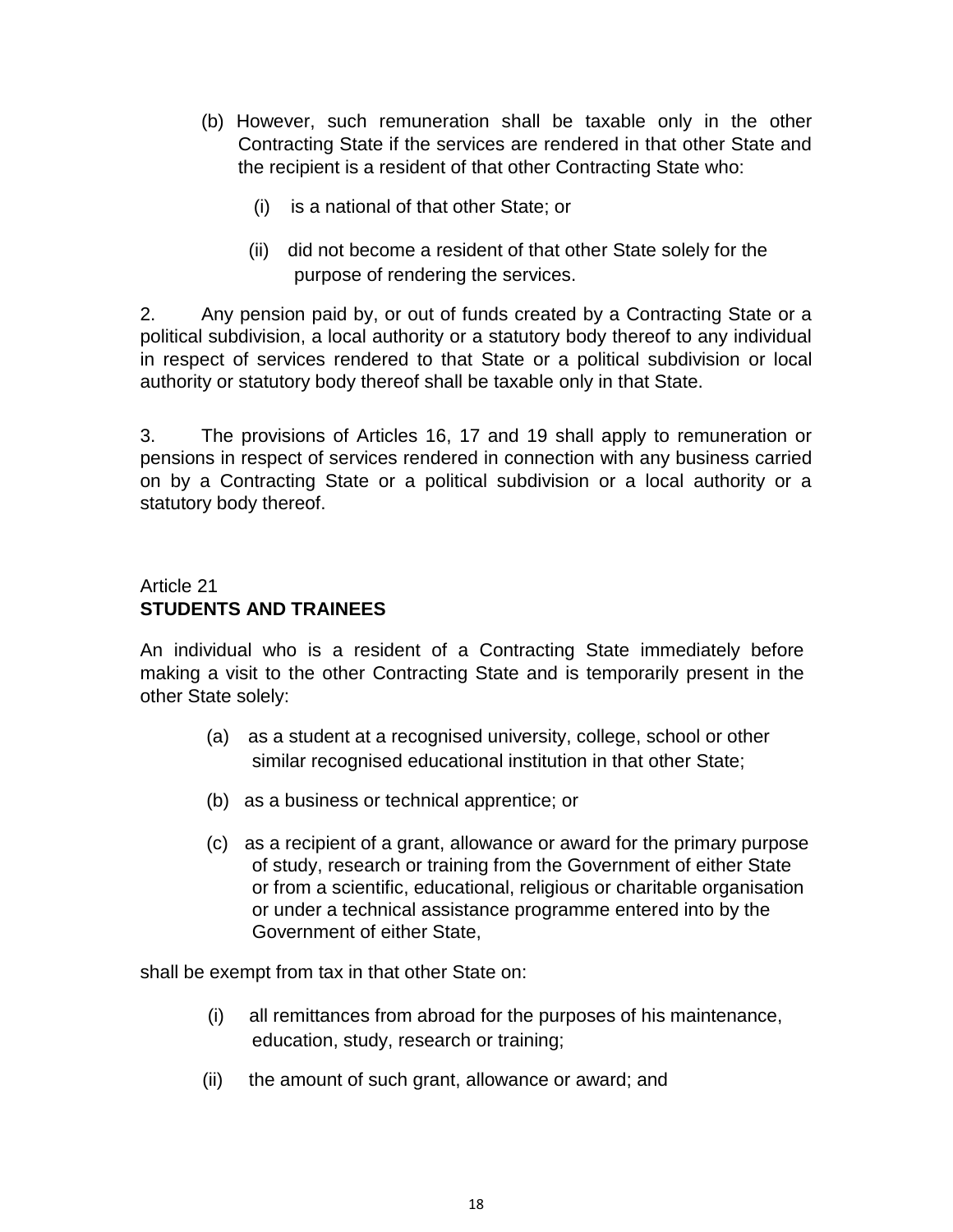(iii) any remuneration not exceeding 2500 US dollars per annum in respect of services in that other State provided the services are performed in connection with his study, research or training or are necessary for the purposes of his maintenance.

### Article 22 **TEACHERS AND RESEARCHERS**

1. An individual who is a resident of a Contracting State immediately before making a visit to the other Contracting State, and who, at the invitation of any public university, college, institution primarily for research purposes or other similar public institutions, visits that other State for a period not exceeding two years solely for the purpose of teaching or research or both at such public institutions shall be exempt from tax in that other State on any remuneration for such teaching or research which is subject to tax in the first-mentioned Contracting State.

2. The provisions of paragraph 1 of this Article shall not apply to income from research if such research is undertaken not in the public interest but primarily for the private benefit of a specific person or persons.

# Article 23 **INCOME NOT EXPRESSLY MENTIONED**

Items of income of a resident of a Contracting State which are not expressly mentioned in the foregoing Articles of this Agreement shall be taxable only in that State except that, if such income is derived from sources within the other Contracting State, it may also be taxed in that other State.

#### Article 24 **LIMITATION OF RELIEF**

Where this Agreement provides (with or without other conditions) that income from sources in a Contracting State shall be exempt from tax, or taxed at a reduced rate in that Contracting State and under the laws in force in the other Contracting State the said income is subject to tax by reference to the amount thereof which is remitted to or received in that other Contracting State and not by reference to the full amount thereof, then the exemption or reduction of tax to be allowed under this Agreement in the first-mentioned Contracting State shall apply to so much of the income as is remitted to or received in that other Contracting State.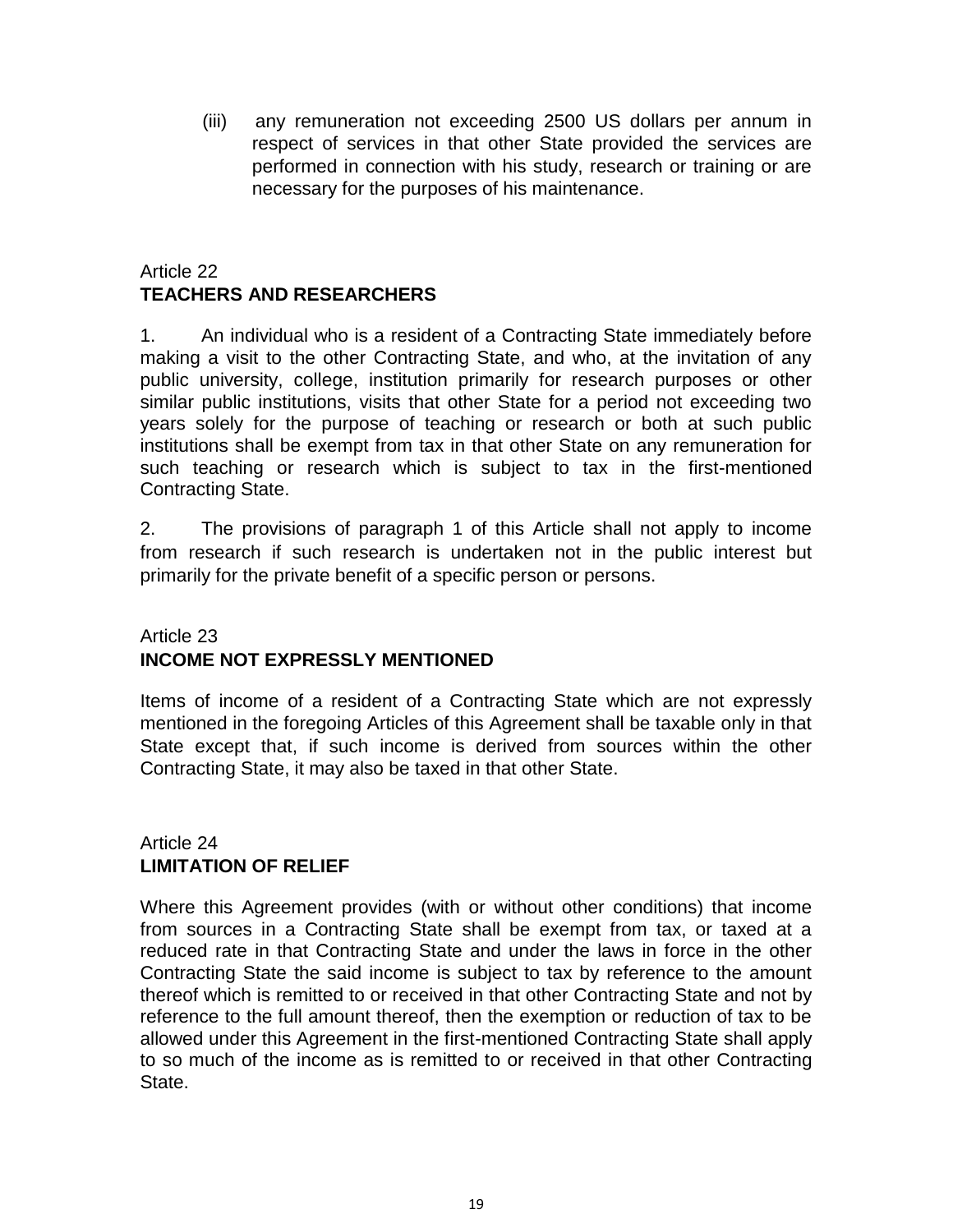#### Article 25 **ELIMINATION OF DOUBLE TAXATION**

1. The laws in force in either of the Contracting State shall continue to govern the taxation of income in the respective Contracting State except where express provision to the contrary is made in this Agreement. Where income is subject to tax in both Contracting States, relief from double taxation shall be given in accordance with the following paragraphs of this Article.

2. In the case of Myanmar, Malaysian tax payable in respect of income derived from Malaysia shall be allowed as a credit against Myanmar tax payable in respect of that income. The credit shall not, however, exceed that part of the Myanmar tax, as computed before the credit is given which is attributable to such income.

3. Subject to the laws of Malaysia regarding the allowance as a credit against Malaysian tax of tax payable in any country other than Malaysia, the Myanmar tax payable under the laws of Myanmar and in accordance with this Agreement by a resident of Malaysia in respect of income derived from Myanmar shall be allowed as a credit against Malaysian tax payable in respect of that income. Where such income is a dividend paid by a company which is a resident of Myanmar to a company which is a resident of Malaysia and which owns not less than 25 per cent of the voting shares of the company paying the dividend, the credit shall take into account the Myanmar tax payable by that company in respect of its income out of which the dividend is paid. The credit shall not, however, exceed that part of the Malaysian tax, as computed before the credit is given, which is attributable to such income.

4. For the purposes of paragraph 3 of this Article, the term "Myanmar tax payable" shall be deemed to include the amount of Myanmar tax which would have been paid if the Myanmar tax had not been exempted or reduced in accordance with the special incentive laws designed to promote economic development in Myanmar, effective on the date of signature of this Agreement, or which may be introduced hereafter in modification of, or in addition to, those laws so far as they are agreed by the competent authorities of the Contracting States to be of a substantially similar character.

5. For the purposes of paragraph 2, the term "Malaysian tax payable" shall be deemed to include Malaysian tax which would, under the laws of Malaysia and in accordance with this Agreement, have been payable on any income derived from sources in Malaysia had the income not been taxed at a reduced rate or exempted from Malaysian tax in accordance with the provisions of this Agreement and the special incentives under the Malaysian laws for the promotion of economic development of Malaysia or any other provisions which may subsequently be introduced in Malaysia in modification of, or in addition to, those laws so far as they are agreed by the competent authorities of the Contracting States to be of a substantially similar character.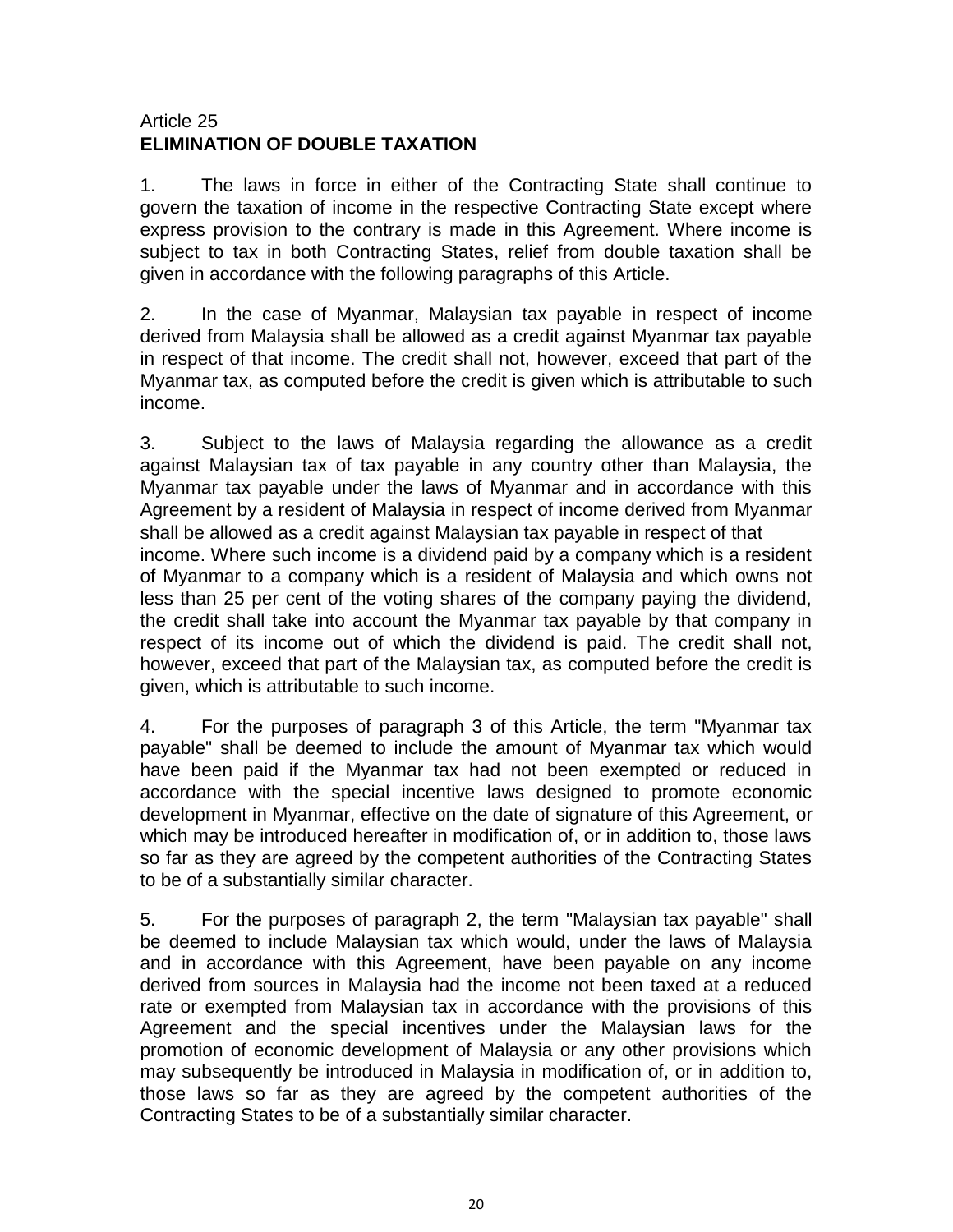#### Article 26 **NON-DISCRIMINATION**

1. Nationals of a Contracting State shall not be subjected in the other Contracting State to any taxation or any requirement connected therewith which is other or more burdensome than the taxation and connected requirements to which nationals of that other State in the same circumstances are or may be subjected.

2. The taxation on a permanent establishment which an enterprise of a Contracting State has in the other Contracting State shall not be less favourably levied in that other State than the taxation levied on enterprises of that other State carrying on the same activities.

3. Enterprises of a Contracting State, the capital of which is wholly or partly owned or controlled, directly or indirectly, by one or more residents of the other Contracting State, shall not be subjected in the first-mentioned State to any taxation or any requirement connected therewith which is other or more burdensome than the taxation and connected requirements to which other similar enterprises of the first-mentioned State are or may be subjected.

- 4. Nothing in this Article shall be construed as obliging:
	- (a) a Contracting State to grant to individuals who are resident of the other Contracting State any personal allowances, reliefs and reductions for tax purposes on account of civil status or family responsibilities which it grants to its own residents.
	- (b) Malaysia to grant to nationals of Myanmar not resident in Malaysia those personal allowances, reliefs and reductions for tax purposes which are by law available on the date of signature of this Agreement only to nationals of Malaysia who are not resident in Malaysia.

5. Where a Contracting State grants tax incentives to its nationals designed to promote economic development in accordance with its national policy and criteria, it shall not be construed as discrimination under this Article.

6. In this Article, the term "taxation" means taxes which are the subject of this Agreement.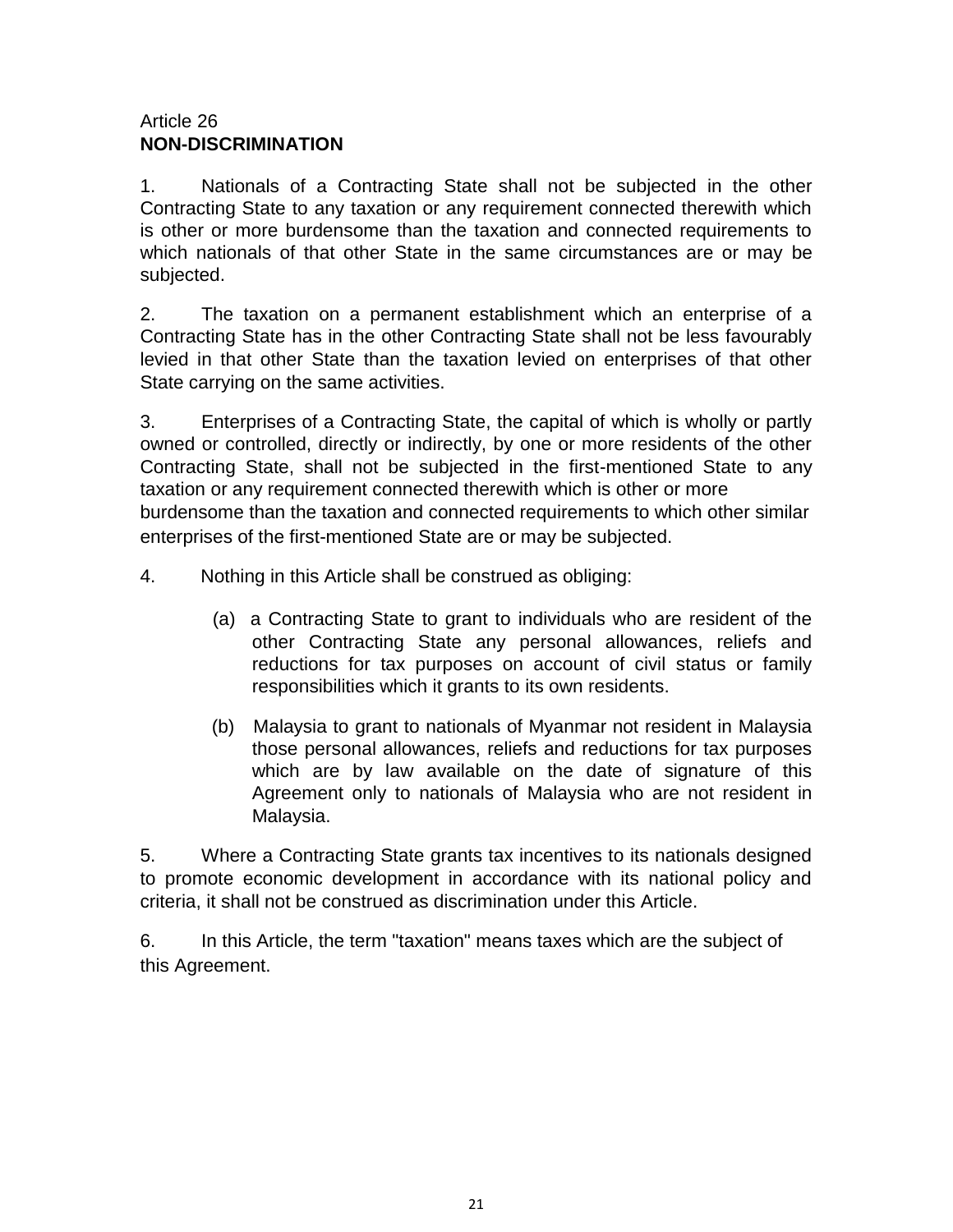### Article 27 **MUTUAL AGREEMENT PROCEDURE**

1. Where a resident of a Contracting State considers that the actions of one or both of the Contracting States result or will result for him in taxation not in accordance with this Agreement, he may, notwithstanding the remedies provided by the taxation laws of those States, present his case to the competent authority of the State of which he is a resident or, if his case comes under paragraph 1 of Article 26, to that of the State of which he is a national. The case must be presented within three years from the first notification of the action resulting in taxation not in accordance with the provisions of the Agreement.

2. The competent authority shall endeavour, if the objection appears to it to be justified and if it is not itself able to arrive at an appropriate solution, to resolve the case by mutual agreement with the competent authority of the other Contracting State, with a view to the avoidance of taxation which is not in accordance with this Agreement.

3. The competent authorities of the Contracting States shall endeavour to resolve by mutual agreement any difficulties or doubts arising as to the interpretation or application of the Agreement. They may also consult together for the avoidance of double taxation in cases not provided for in this Agreement.

4. The competent authorities of the Contracting States may communicate with each other directly for the purpose of reaching an agreement in the preceding paragraphs.

# Article 28 **EXCHANGE OF INFORMATION**

1. The competent authorities of the Contracting States shall exchange such information as is necessary for the carrying out of the provisions of this Agreement or of the domestic taxation laws of the Contracting States concerning taxes covered by the Agreement insofar as the taxation thereunder is not contrary to the Agreement. Any information so exchanged by a Contracting State shall be treated as secret in the same manner as information obtained under the domestic taxation laws of that State and shall be disclosed only to persons or authorities (including courts and administrative bodies) involved in the assessment or collection of, enforcement or prosecution in respect of, or the determination of appeals in relation to, the taxes covered by the Agreement.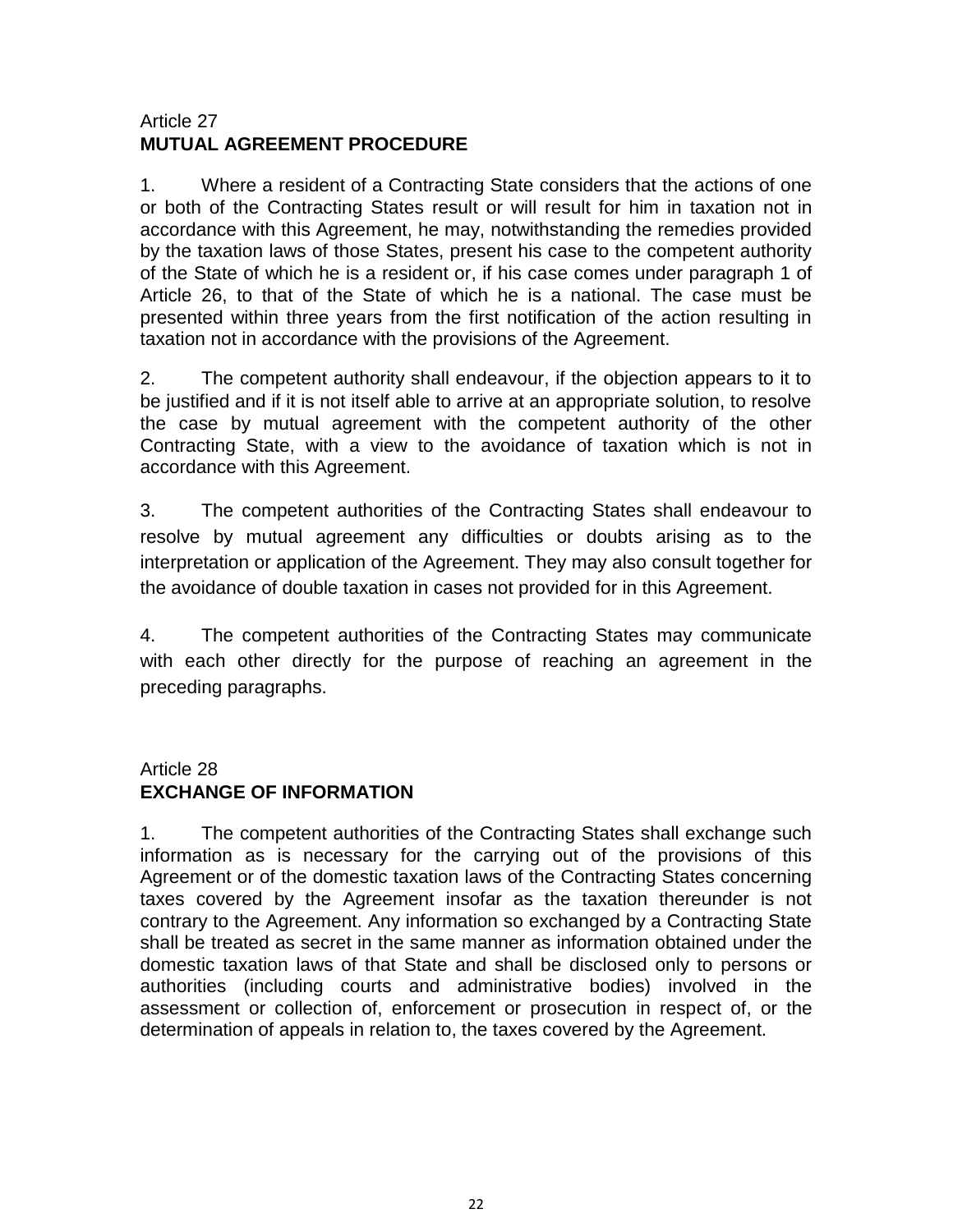2. In no case shall the provisions of paragraph 1 of this Article be construed so as to impose on the competent authority of the Contracting States the obligation:

- (a) to carry out administrative measures at variance with the laws and administrative practice of that or of the other Contracting State;
- (b) to supply information which is not obtainable under the laws or in the normal course of the administration of that or of the other Contracting State;
- (c) to supply information which would disclose any trade, business, industrial, commercial or professional secret or trade process, or information, the disclosure of which would be contrary to public policy.

# Article 29 **DIPLOMATIC AGENTS AND CONSULAR OFFICIALS**

Nothing in this Agreement shall affect the fiscal privileges of diplomatic or consular officials under the general rules of international law or under the provisions of special agreements.

### Article 30 **ENTRY INTO FORCE**

1. This Agreement shall enter into force on the date on which the Contracting State exchange notes through the diplomatic channel notifying each other that the last of such things has been done as is necessary to give this Agreement the force of law in Myanmar and Malaysia, as the case may be, and thereupon this Agreement shall have effect:

- (a) in Myanmar:
	- (i) in respect of taxes withheld at source, to the income derived on or after the first day of April in the fiscal year following the fiscal year in which this Agreement enters into force;
	- (ii) in respect of other taxes on income, to taxes chargeable for any year of assessment beginning on or after the first day of April of the second fiscal year following the fiscal year in which this Agreement enters into force and subsequent years of assessment;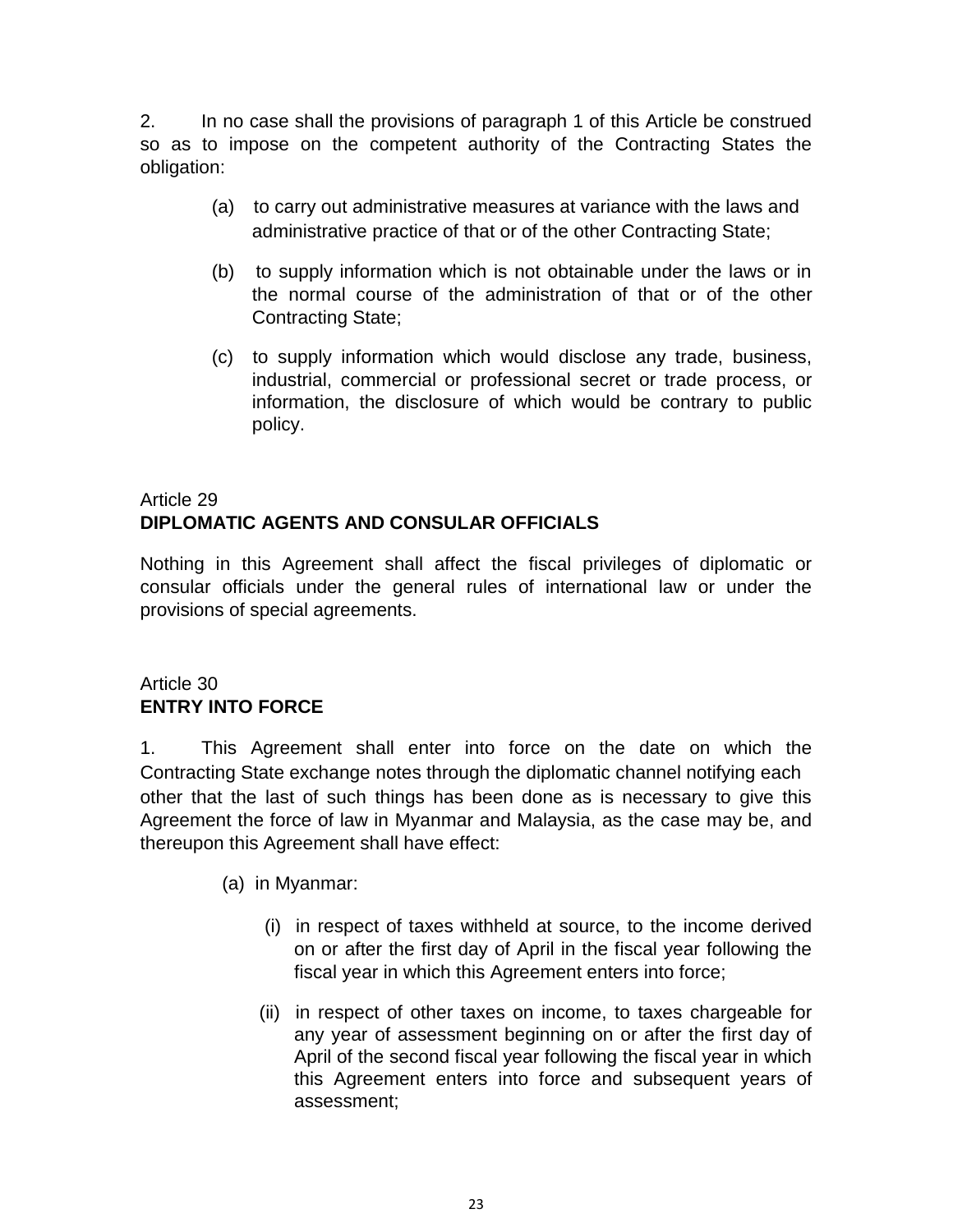- (b) in Malaysia:
	- (i) in respect of taxes withheld at source, to income derived on or after the first day of January in the calendar year following the year in which this Agreement enters into force;
	- (ii) in respect of other taxes on income, to taxes chargeable for any year of assessment beginning on or after the first day of January of the second calendar year following the year in which this Agreement enters into force and subsequent years of assessment.

# Article 31 **TERMINATION**

This Agreement shall remain in force until terminated by a Contracting State. Either Contracting State may terminate the Agreement at any time after five years from the date on which the Agreement enters into force, by giving notice of termination through diplomatic channels at least six months before the end of any calendar year. In such event, the Agreement shall cease to have effect:

- (a) in Myanmar:
	- (i) in respect of taxes withheld at source, to income derived on or after the first day of April in the fiscal year following the year in which the notice is given;
	- (ii) in respect of other taxes on income, to taxes chargeable for any year of assessment beginning on or after the first day of April of the second fiscal year following the year in which the notice is given;
- (b) in Malaysia:
	- (i) in respect of taxes withheld at source, to income derived on or after the first day of January in the calendar year following the year in which the notice is given;
	- (ii) in respect of other taxes on income, to taxes chargeable for any year of assessment beginning on or after the first day of January of the second calendar year following the year in which the notice is given.